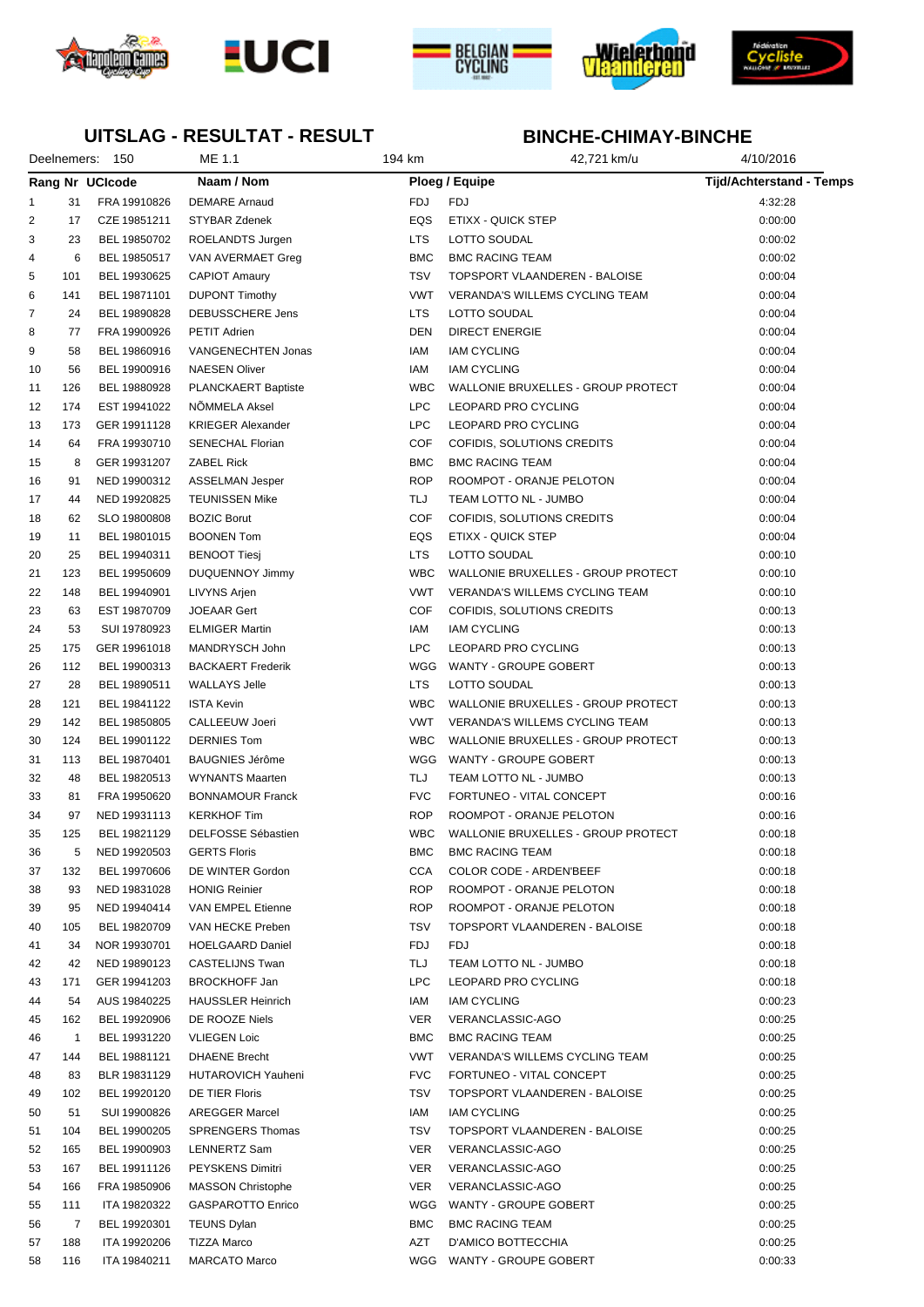









## **UITSLAG - RESULTAT - RESULT**

|     |     | Deelnemers: 150 | ME 1.1                      | 194 km     | 42,721 km/u                        | 4/10/2016                       |
|-----|-----|-----------------|-----------------------------|------------|------------------------------------|---------------------------------|
|     |     | Rang Nr UCIcode | Naam / Nom                  |            | Ploeg / Equipe                     | <b>Tijd/Achterstand - Temps</b> |
| 59  | 163 | FRA 19940501    | <b>FLET Axel</b>            | VER        | VERANCLASSIC-AGO                   | 0:00:36                         |
| 60  | 16  | CZE 19930317    | <b>SISR Frantisek</b>       | EQS        | ETIXX - QUICK STEP                 | 0:00:36                         |
| 61  | 92  | NED 19840901    | <b>DUYN Huub</b>            | <b>ROP</b> | ROOMPOT - ORANJE PELOTON           | 0:00:36                         |
| 62  | 103 | BEL 19900815    | <b>LIETAER Eliot</b>        | <b>TSV</b> | TOPSPORT VLAANDEREN - BALOISE      | 0:00:36                         |
| 63  | 41  | BEL 19900419    | VAN ASBROECK Tom            | TLJ        | TEAM LOTTO NL - JUMBO              | 0:00:36                         |
| 64  | 96  | NED 19870815    | <b>KREDER Michel</b>        | <b>ROP</b> | ROOMPOT - ORANJE PELOTON           | 0:00:41                         |
| 65  | 128 | BEL 19900227    | <b>CHEVALIER Olivier</b>    | <b>WBC</b> | WALLONIE BRUXELLES - GROUP PROTECT | 0:00:41                         |
| 66  | 117 | BEL 19870401    | VAN MELSEN Kevin            | WGG        | WANTY - GROUPE GOBERT              | 0:00:43                         |
| 67  | 84  | FRA 19850102    | <b>VACHON Florian</b>       | <b>FVC</b> | FORTUNEO - VITAL CONCEPT           | 0:00:43                         |
| 68  | 122 | BEL 19921231    | DE WINTER Ludwig            | <b>WBC</b> | WALLONIE BRUXELLES - GROUP PROTECT | 0:00:43                         |
| 69  | 18  | ESP 19951120    | <b>GARCIA CORTINA Ivan</b>  | EQS        | ETIXX - QUICK STEP                 | 0:00:43                         |
| 70  | 134 | BEL 19951112    | PICOUX Maximilien           | <b>CCA</b> | COLOR CODE - ARDEN'BEEF            | 0:00:43                         |
| 71  | 87  | FRA 19861014    | <b>TRONET Steven</b>        | <b>FVC</b> | FORTUNEO - VITAL CONCEPT           | 0:00:43                         |
| 72  | 82  | FRA 19841006    | <b>GERARD Arnaud</b>        | <b>FVC</b> | FORTUNEO - VITAL CONCEPT           | 0:00:43                         |
| 73  | 27  | BEL 19901128    | VAN DER SANDE Tosh          | <b>LTS</b> | LOTTO SOUDAL                       | 0:00:43                         |
| 74  | 71  | FRA 19940224    | <b>BOUDAT THOMAS</b>        | <b>DEN</b> | <b>DIRECT ENERGIE</b>              | 0:00:47                         |
| 75  | 115 | GBR 19890720    | <b>MCNALLY Mark</b>         | WGG        | WANTY - GROUPE GOBERT              | 0:00:52                         |
| 76  | 94  | NED 19921106    | VAN GINNEKEN Sjoerd         | <b>ROP</b> | ROOMPOT - ORANJE PELOTON           | 0:00:52                         |
| 77  | 52  | BEL 19830722    | <b>DEVENYNS Dries</b>       | IAM        | <b>IAM CYCLING</b>                 | 0:00:52                         |
|     |     |                 |                             |            |                                    |                                 |
| 78  | 32  | FRA 19820625    | <b>BONNET William</b>       | FDJ        | FDJ                                | 0:00:52                         |
| 79  | 37  | FRA 19861112    | OFFREDO Yoann               | <b>FDJ</b> | <b>FDJ</b>                         | 0:00:52                         |
| 80  | 22  | BEL 19870213    | <b>BOECKMANS Kris</b>       | <b>LTS</b> | <b>LOTTO SOUDAL</b>                | 0:00:56                         |
| 81  | 66  | BEL 19880813    | VAN STAEYEN Michael         | <b>COF</b> | COFIDIS, SOLUTIONS CREDITS         | 0:00:59                         |
| 82  | 118 | BEL 19780904    | <b>VEUCHELEN Frederik</b>   | WGG        | WANTY - GROUPE GOBERT              | 0:01:01                         |
| 83  | 45  | BEL 19880728    | VANMARCKE Sep               | TLJ        | TEAM LOTTO NL - JUMBO              | 0:01:01                         |
| 84  | 13  | BEL 19821221    | <b>KEISSE Iljo</b>          | EQS        | ETIXX - QUICK STEP                 | 0:01:01                         |
| 85  | 14  | BEL 19860409    | <b>MAES Nikolas</b>         | EQS        | ETIXX - QUICK STEP                 | 0:01:03                         |
| 86  | 15  | ITA 19930531    | <b>MARTINELLI Davide</b>    | EQS        | ETIXX - QUICK STEP                 | 0:01:03                         |
| 87  | 127 | BEL 19870802    | DUFRASNE Jonathan           | <b>WBC</b> | WALLONIE BRUXELLES - GROUP PROTECT | 0:01:03                         |
| 88  | 98  | NED 19900831    | <b>LAMMERTINK Maurits</b>   | <b>ROP</b> | ROOMPOT - ORANJE PELOTON           | 0:01:03                         |
| 89  | 35  | LTU 19851208    | KONOVALOVAS Ignatas         | FDJ        | <b>FDJ</b>                         | 0:01:03                         |
| 90  | 114 | BEL 19870618    | <b>CLAEYS Dimitri</b>       | WGG        | WANTY - GROUPE GOBERT              | 0:01:06                         |
| 91  | 3   | LUX 19860903    | <b>DRUCKER Jean-Pierre</b>  | <b>BMC</b> | <b>BMC RACING TEAM</b>             | 0:01:10                         |
| 92  | 61  | SWE 19900216    | AHLSTRAND Jonas             | COF        | COFIDIS, SOLUTIONS CREDITS         | 0:01:10                         |
| 93  | 57  | NOR 19890207    | <b>LAENGEN Vegard Stake</b> | IAM        | <b>IAM CYCLING</b>                 | 0:01:10                         |
| 94  | 72  | FRA 19920425    | COQUARD Bryan               | DEN        | DIRECT ENERGIE                     | 0:01:27                         |
| 95  | 47  | NED 19871202    | VAN WINDEN Dennis           | TLJ        | TEAM LOTTO NL - JUMBO              | 0:01:35                         |
| 96  | 76  | FRA 19950104    | <b>SELLIER Simon</b>        | DEN        | <b>DIRECT ENERGIE</b>              | 0:01:42                         |
| 97  | 12  | COL 19940819    | GAVIRIA RENDON Fernando     | EQS        | ETIXX - QUICK STEP                 | 0:01:57                         |
| 98  | 143 | BEL 19910704    | DE BONDT Dries              | VWT        | VERANDA'S WILLEMS CYCLING TEAM     | 0:02:08                         |
| 99  | 65  | BEL 19900601    | VAN BILSEN Kenneth          | COF        | COFIDIS, SOLUTIONS CREDITS         | 0:02:17                         |
| 100 | 55  | NOR 19931217    | <b>HOLST ENGER Sondre</b>   | IAM        | <b>IAM CYCLING</b>                 | 0:02:21                         |
| 101 | 67  | FRA 19960525    | <b>GODON Dorian</b>         | COF        | COFIDIS, SOLUTIONS CREDITS         | 0:03:46                         |
| 102 | 86  | FRA 19941002    | <b>GUERIN Camille</b>       | <b>FVC</b> | FORTUNEO - VITAL CONCEPT           | 0:04:11                         |
| 103 | 135 | BEL 19960822    | LOY Antoine                 | <b>CCA</b> | COLOR CODE - ARDEN'BEEF            | 0:04:44                         |
| 104 | 38  | FRA 19820105    | VAUGRENARD Benoît           | FDJ        | FDJ                                | 0:05:37                         |
| 105 | 36  | FRA 19841212    | <b>LADAGNOUS Matthieu</b>   | FDJ        | FDJ                                | 0:05:37                         |
| 106 | 46  | CHN 19940303    | ZHI Hui Jiang               | TLJ        | TEAM LOTTO NL - JUMBO              | 0:05:37                         |
| 107 | 133 | BEL 19970720    | <b>MORTIER Julien</b>       | CCA        | COLOR CODE - ARDEN'BEEF            | 0:05:37                         |
| 108 | 161 | FRA 19920703    | <b>CARESMEL Alexis</b>      | VER        | VERANCLASSIC-AGO                   | 0:05:37                         |
| 109 | 75  | FRA 19910720    | <b>MORICE Julien</b>        | DEN        | DIRECT ENERGIE                     | 0:05:37                         |
| 110 | 186 | ALB 19950323    | NIKA Iltjan                 | AZT        | D'AMICO BOTTECCHIA                 | 0:07:06                         |
| 111 | 131 | BEL 19961230    | DE WINTER Hugo              | CCA        | COLOR CODE - ARDEN'BEEF            | 0:07:09                         |
| 112 | 4   | USA 19940614    | EISENHART Taylor            | <b>BMC</b> | <b>BMC RACING TEAM</b>             | 0:07:33                         |
| 113 | 151 | BEL 19961213    | <b>BUNTINX Auxence</b>      | <b>PCW</b> | T.PALM - PÔLE CONTINENTAL WALLON   | 0:07:53                         |
| 114 | 168 | BEL 19910115    | <b>LEGLEY Matthias</b>      | VER        | VERANCLASSIC-AGO                   | 0:07:57                         |
| 115 | 181 | ITA 19890122    | <b>BOCCHIOLA Giorgio</b>    | AZT        | D'AMICO BOTTECCHIA                 | 0:07:59                         |
| 116 | 21  | DEN 19800116    | <b>BAK Lars Ytting</b>      | LTS        | LOTTO SOUDAL                       | 0:08:03                         |
|     |     |                 |                             |            |                                    |                                 |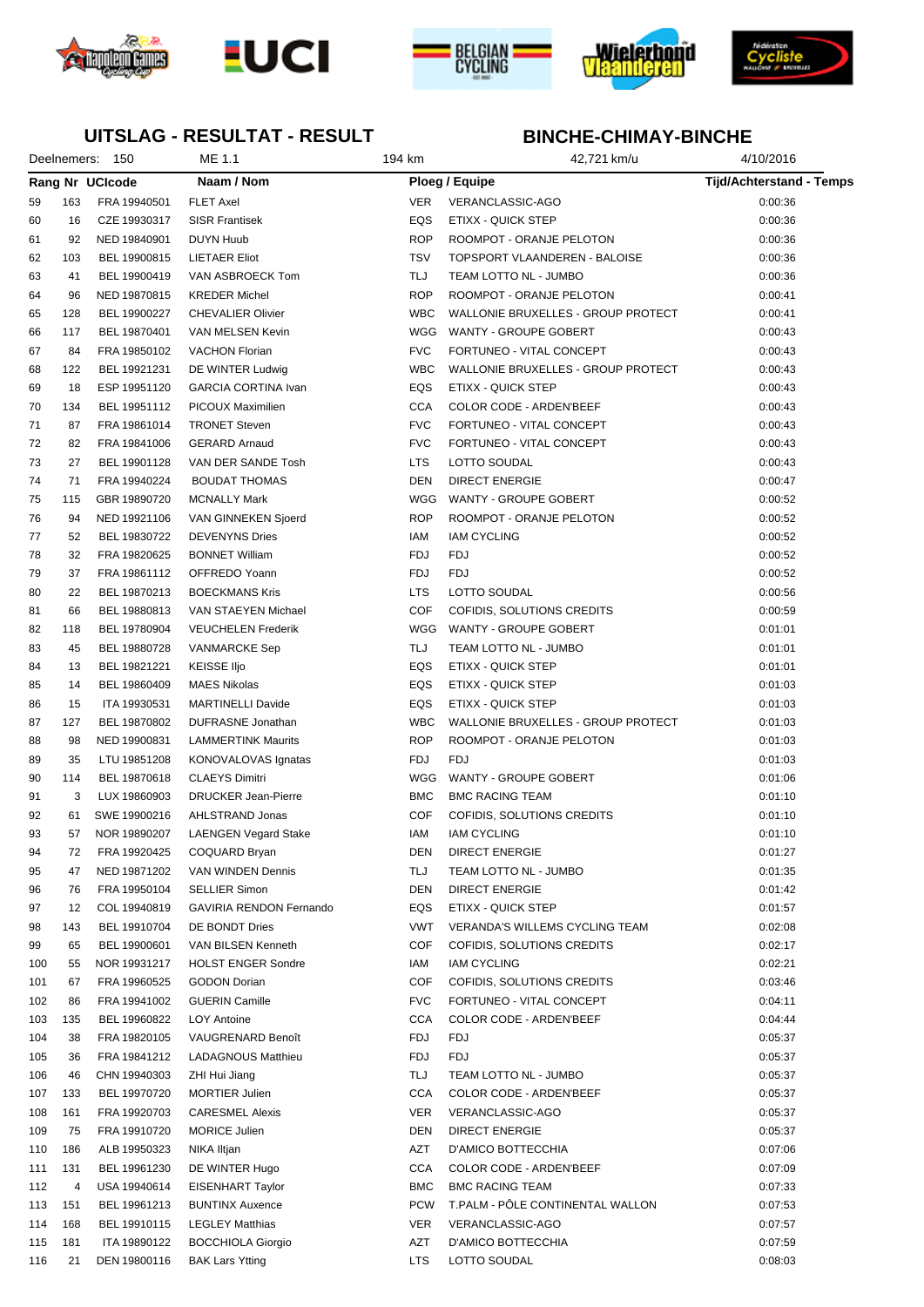









### **UITSLAG - RESULTAT - RESULT**

|                 | Deelnemers: 150                        | ME 1.1                      | 194 km                     | 42,721 km/u                           | 4/10/2016                       |
|-----------------|----------------------------------------|-----------------------------|----------------------------|---------------------------------------|---------------------------------|
| Rang Nr UCIcode |                                        | Naam / Nom                  |                            | Ploeg / Equipe                        | <b>Tijd/Achterstand - Temps</b> |
| 108<br>117      | BEL 19920121                           | VAN MEIRHAEGHE Jef          | <b>TSV</b>                 | TOPSPORT VLAANDEREN - BALOISE         | 0:08:56                         |
| 156<br>119      | BEL 19961107                           | <b>PETIT Tomas</b>          | <b>PCW</b>                 | T.PALM - PÔLE CONTINENTAL WALLON      | 0:10:20                         |
| 120<br>158      | BEL 19930914                           | <b>VEKEMAN Maxime</b>       | <b>PCW</b>                 | T.PALM - PÔLE CONTINENTAL WALLON      | 0:10:20                         |
|                 | Non partants / Niet vertrokken / DNS : |                             |                            |                                       |                                 |
| 146             | BEL 19890208                           | <b>VERSTRAETEN Jari</b>     | <b>VWT</b>                 | <b>VERANDA'S WILLEMS CYCLING TEAM</b> |                                 |
| 147             | BEL 19941024                           | <b>BOSMANS Tom</b>          | <b>VWT</b>                 | <b>VERANDA'S WILLEMS CYCLING TEAM</b> |                                 |
|                 | Abbandons / Opgaves / DNF:             |                             |                            |                                       |                                 |
| $\overline{2}$  | SUI 19930906                           | LIENHARD Fabian             | <b>BMC</b>                 | <b>BMC RACING TEAM</b>                |                                 |
| 26              | BEL 19861106                           | DE GENDT Thomas             | <b>LTS</b>                 | LOTTO SOUDAL                          |                                 |
| 33              | FRA 19941112                           | <b>FOURNIER Marc</b>        | <b>FDJ</b>                 | <b>FDJ</b>                            |                                 |
| 43              | NED 19910831                           | <b>HOFLAND Moreno</b>       | TLJ                        | TEAM LOTTO NL - JUMBO                 |                                 |
| 73              | FRA 19960509                           | <b>GAILLARD Marlon</b>      | <b>DEN</b>                 | <b>DIRECT ENERGIE</b>                 |                                 |
| 74              | FRA 19910328                           | <b>GUILLEMOIS Romain</b>    | <b>DEN</b>                 | <b>DIRECT ENERGIE</b>                 |                                 |
| 78              | FRA 19901202                           | <b>TULIK Angelo</b>         | <b>DEN</b>                 | <b>DIRECT ENERGIE</b>                 |                                 |
| 85              | BEL 19930603                           | <b>VALLEE Boris</b>         | <b>FVC</b>                 | FORTUNEO - VITAL CONCEPT              |                                 |
| 88              | FRA 19930914                           | <b>MOTTIER Justin</b>       | <b>FVC</b>                 | FORTUNEO - VITAL CONCEPT              |                                 |
| 106             | BEL 19940602                           | <b>FARAZIJN Maxime</b>      | <b>TSV</b>                 | TOPSPORT VLAANDEREN - BALOISE         |                                 |
| 107             | BEL 19870210                           | <b>VANSPEYBROUCK Pieter</b> | <b>TSV</b>                 | TOPSPORT VLAANDEREN - BALOISE         |                                 |
| 136             | BEL 19960603                           | <b>ARIMONT Charlie</b>      | <b>CCA</b>                 | COLOR CODE - ARDEN'BEEF               |                                 |
| 137             | BEL 19960614                           | <b>PALM Martin</b>          | <b>CCA</b>                 | COLOR CODE - ARDEN'BEEF               |                                 |
| 138             | BEL 19971016                           | <b>TASSET Marvin</b>        | <b>CCA</b>                 | COLOR CODE - ARDEN'BEEF               |                                 |
| 145             | BEL 19900811                           | DE TROYER Tim               | <b>VWT</b>                 | <b>VERANDA'S WILLEMS CYCLING TEAM</b> |                                 |
| 152             | BEL 19960620                           | DELVAUX Guillaume           | <b>PCW</b>                 | T.PALM - PÔLE CONTINENTAL WALLON      |                                 |
| 153             | BEL 19950829                           | <b>BODCHON Dylan</b>        | <b>PCW</b>                 | T.PALM - PÔLE CONTINENTAL WALLON      |                                 |
| 154             | BEL 19891109                           | <b>HAAG Guillaume</b>       | <b>PCW</b>                 | T.PALM - PÔLE CONTINENTAL WALLON      |                                 |
| 155             | BEL 19951230                           | <b>TOUBEAU Alexandre</b>    | <b>PCW</b>                 | T.PALM - PÔLE CONTINENTAL WALLON      |                                 |
| 157             | BEL 19960123                           | VAN BOST Victor             | <b>PCW</b>                 | T.PALM - PÖLE CONTINENTAL WALLON      |                                 |
| 164             | BEL 19921104                           | <b>VOSS Arnaud</b>          | <b>VER</b>                 | VERANCLASSIC-AGO                      |                                 |
| 172             | ITA 19940912                           | FOTI Carmelo                | <b>LPC</b>                 | LEOPARD PRO CYCLING                   |                                 |
| 176             | POR 19900125                           | SILVESTRE Fabio             | <b>LPC</b>                 | LEOPARD PRO CYCLING                   |                                 |
| 178             | BEL 19891002                           | <b>VANDEN BAK Laurent</b>   | <b>LPC</b>                 | LEOPARD PRO CYCLING                   |                                 |
| 182             | ITA 19890202                           | CHINELLO Fabio              | AZT                        | D'AMICO BOTTECCHIA                    |                                 |
| 183             | ITA 19841106                           | CIAVATTA Paolo              | <b>AZT</b>                 | D'AMICO BOTTECCHIA                    |                                 |
| 184             | ITA 19930929                           | <b>GENOVESE Nicola</b>      | AZT                        | D'AMICO BOTTECCHIA                    |                                 |
| 185             | ITA 19970915                           | DI GENOVA Pietro            | AZT                        | D'AMICO BOTTECCHIA                    |                                 |
| 187             | ITA 19881002                           | PARRINELLO Antonio          | <b>AZT</b>                 | <b>D'AMICO BOTTECCHIA</b>             |                                 |
|                 | <b>Gestart / Partants:</b>             | 150                         | Aangekomen / Arrivés :     | 119                                   | <b>Opgaven / Abandons: 31</b>   |
|                 | Niet gestart / Non partants :          | 2                           | Buiten tijd / Hors delai : | 0                                     |                                 |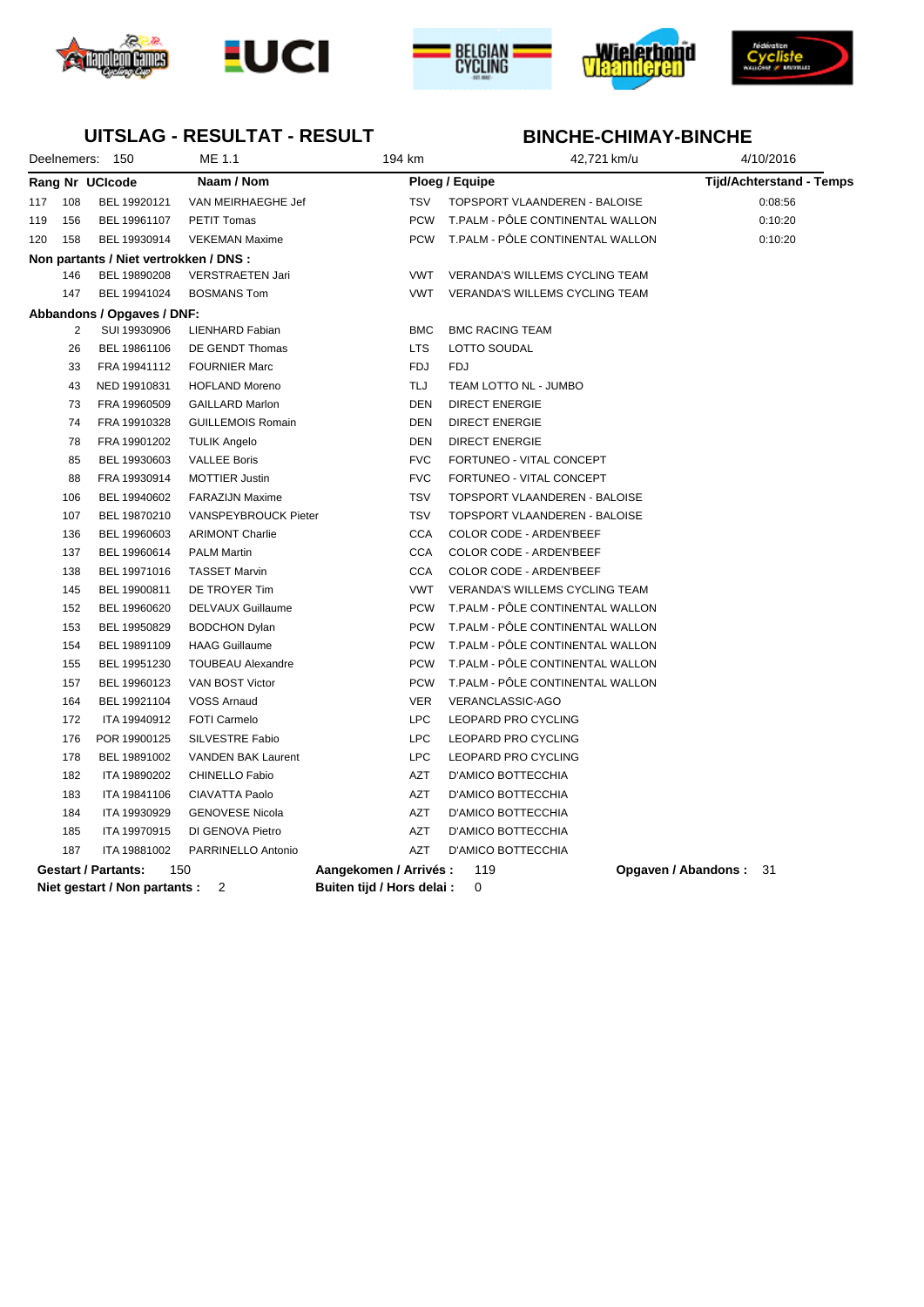







# **Indiv. Punten / Points Indiv.**

4/10/2016 BINCHE-CHIMAY-BINCHE

| <b>Plaats</b>  | Renner                    | <b>Punten</b>  |
|----------------|---------------------------|----------------|
| 1              | <b>DEMARE Arnaud</b>      | 100            |
| 2              | <b>STYBAR Zdenek</b>      | 85             |
| 3              | ROELANDTS Jurgen          | 72             |
| 4              | VAN AVERMAET Greg         | 60             |
| 5              | <b>CAPIOT Amaury</b>      | 50             |
| 6              | <b>DUPONT Timothy</b>     | 45             |
| $\overline{7}$ | <b>DEBUSSCHERE Jens</b>   | 40             |
| 8              | <b>PETIT Adrien</b>       | 35             |
| 9              | <b>VANGENECHTEN Jonas</b> | 30             |
| 10             | <b>NAESEN Oliver</b>      | 25             |
| 11             | PLANCKAERT Baptiste       | 20             |
| 12             | NÕMMELA Aksel             | 18             |
| 13             | <b>KRIEGER Alexander</b>  | 16             |
| 14             | <b>SENECHAL Florian</b>   | 14             |
| 15             | <b>ZABEL Rick</b>         | 12             |
| 16             | <b>ASSELMAN Jesper</b>    | 10             |
| 17             | <b>TEUNISSEN Mike</b>     | 8              |
| 18             | <b>BOZIC Borut</b>        | 6              |
| 19             | <b>BOONEN Tom</b>         | 4              |
| 20             | <b>BENOOT Tiesj</b>       | $\overline{2}$ |













Pagina 1 van 1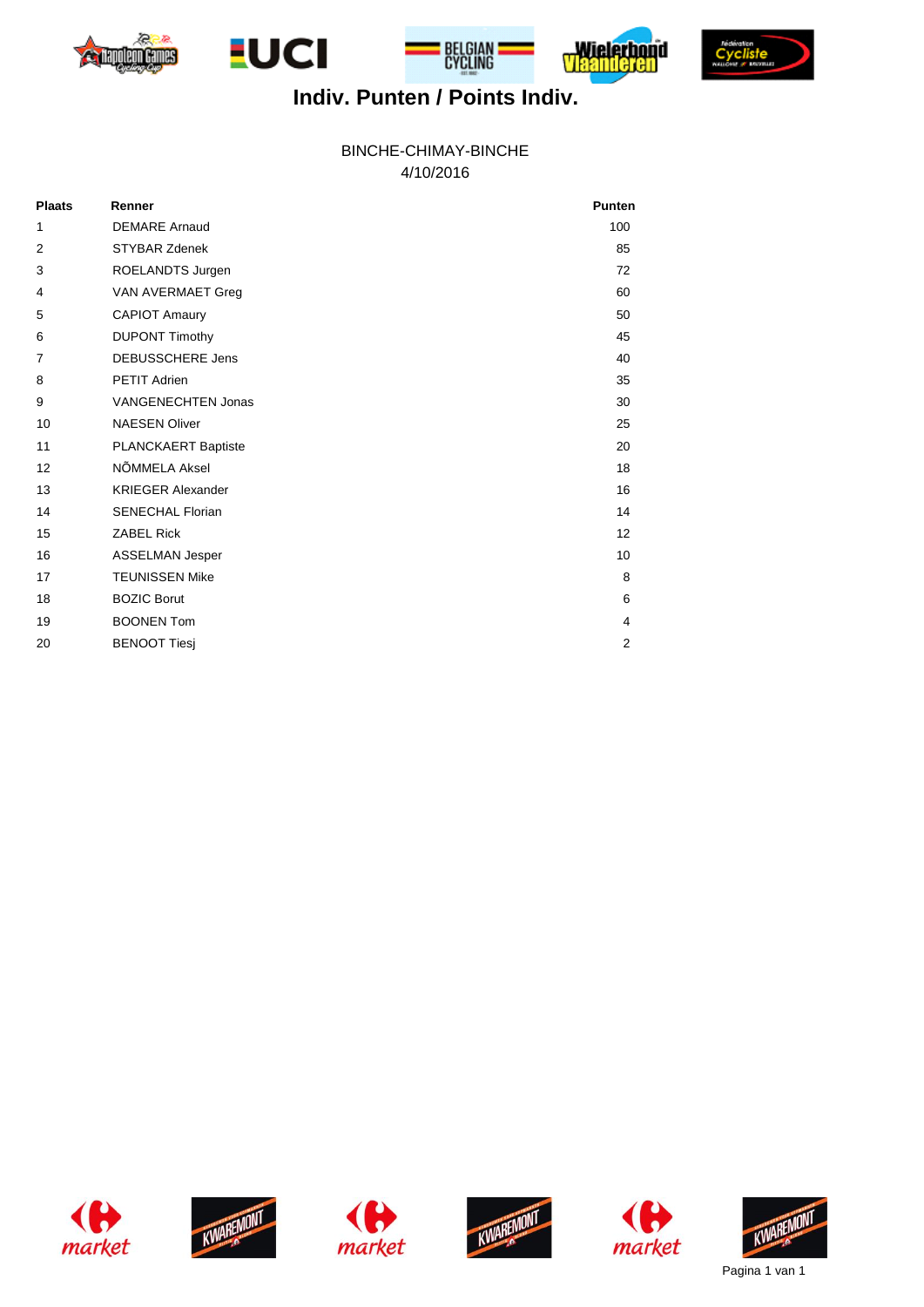







### **Individueel Klassement - Classement Individuel**

### **na wedstrijd van BINCHE-CHIMAY-BINCHE - 4/10/2016**

| $\mathbf{1}$ | <b>GROENEWEGEN Dylan</b>       | TEAM LOTTO NL - JUMBO                   | 330 |
|--------------|--------------------------------|-----------------------------------------|-----|
| 2            | <b>DUPONT Timothy</b>          | <b>VERANDA'S WILLEMS CYCLING TEAM</b>   | 268 |
| 3            | DE BONDT Dries                 | <b>VERANDA'S WILLEMS CYCLING TEAM</b>   | 264 |
| 4            | <b>SENECHAL Florian</b>        | COFIDIS, SOLUTIONS CREDITS              | 244 |
| 5            | <b>TERPSTRA Niki</b>           | ETIXX - QUICK STEP                      | 234 |
| 6            | <b>CLAEYS Dimitri</b>          | <b>WANTY - GROUPE GOBERT</b>            | 183 |
| 7            | <b>CAPIOT Amaury</b>           | TOPSPORT VLAANDEREN - BALOISE           | 182 |
| 8            | DE BIE Sean                    | LOTTO SOUDAL                            | 178 |
| 9            | <b>GAVIRIA RENDON Fernando</b> | ETIXX - QUICK STEP                      | 143 |
| 10           | <b>DEMARE</b> Arnaud           | <b>FDJ</b>                              | 135 |
| 11           | DE HAES Kenny                  | WANTY - GROUPE GOBERT                   | 132 |
| 12           | <b>NAESEN Oliver</b>           | <b>IAM CYCLING</b>                      | 130 |
| 13           | VAN LERBERGHE Bert             | TOPSPORT VLAANDEREN - BALOISE           | 130 |
| 14           | ROELANDTS Jurgen               | LOTTO SOUDAL                            | 127 |
| 15           | VAN AERT Wout                  | CRELAN-VASTGOEDSERVICE CONTINENTAL TEAM | 125 |
| 16           | <b>LIGTHART Pim</b>            | LOTTO SOUDAL                            | 121 |
| 17           | <b>POLITT Nils</b>             | <b>TEAM KATUSHA</b>                     | 120 |
| 18           | <b>THWAITES Scott</b>          | <b>BORA-ARGON 18</b>                    | 115 |
| 19           | <b>CORTINA Ivan Garcia</b>     | ETIXX - QUICK STEP                      | 100 |
| 20           | <b>BASKA Erik</b>              | <b>TINKOFF</b>                          | 100 |
| 21           | <b>KEUKELEIRE Jens</b>         | <b>ORICA GreenEDGE</b>                  | 97  |
| 22           | <b>THEUNS Edward</b>           | TREK FACTORY RACING                     | 92  |
| 23           | <b>WYNANTS Maarten</b>         | TEAM LOTTO NL - JUMBO                   | 91  |
| 24           | <b>WALLAYS Jelle</b>           | LOTTO SOUDAL                            | 88  |
| 25           | <b>STYBAR Zdenek</b>           | ETIXX - QUICK STEP                      | 85  |
| 26           | <b>WIPPERT Wouter</b>          | CANNONDALE PRO CYCLING TEAM             | 85  |
| 27           | <b>DECLERCQ Tim</b>            | TOPSPORT VLAANDEREN - BALOISE           | 83  |
| 28           | <b>MAES Nikolas</b>            | ETIXX - QUICK STEP                      | 82  |
| 29           | <b>KRUOPIS Aidis</b>           | <b>VERANDA'S WILLEMS CYCLING TEAM</b>   | 76  |
| 30           | <b>BOONEN Tom</b>              | ETIXX - QUICK STEP                      | 76  |
| 31           | DEBUSSCHERE Jens               | LOTTO SOUDAL                            | 75  |
| 32           | <b>KREDER Raymond</b>          | ROOMPOT - ORANJE PELOTON                | 72  |
| 33           | <b>MEERSMAN Gianni</b>         | ETIXX - QUICK STEP                      | 72  |
| 34           | <b>MAIKIN Roman</b>            | GAZPROM-RUSVELO                         | 72  |
| 35           | <b>STALLAERT Joeri</b>         | CIBEL-CEBON                             | 64  |
| 36           | <b>MARCATO Marco</b>           | WANTY - GROUPE GOBERT                   | 62  |
| 37           | <b>VLIEGEN Loic</b>            | <b>BMC RACING TEAM</b>                  | 60  |
| 38           | VAN AVERMAET Greg              | <b>BMC RACING TEAM</b>                  | 60  |
| 39           | <b>VALLEE Boris</b>            | FORTUNEO - VITAL CONCEPT                | 60  |
| 40           | CALLEEUW Joeri                 | <b>VERANDA'S WILLEMS CYCLING TEAM</b>   | 57  |
| 41           | <b>PLANCKAERT Baptiste</b>     | WALLONIE BRUXELLES - GROUP PROTECT      | 56  |
| 42           | SMITH Dion                     | ONE PRO CYCLING                         | 54  |
| 43           | <b>MANNAERTS Jelle</b>         | SUPERANO HAM - ISOREX - TARTELETTO      | 54  |
| 44           | SAVITSKIY Ivan                 | GAZPROM-RUSVELO                         | 53  |
| 45           | <b>LAENGEN Vegard Stake</b>    | <b>IAM CYCLING</b>                      | 51  |
| 46           | LOOIJ André                    | ROOMPOT - ORANJE PELOTON                | 50  |
| 47           | <b>VANENDERT Jelle</b>         | LOTTO SOUDAL                            | 50  |
| 48           | <b>BOECKMANS Kris</b>          | LOTTO SOUDAL                            | 50  |
| 49           | BERTAZZO Liam                  | WILIER TRIESTINA - SOUTHEAST            | 45  |
| 50           | <b>BRESCHEL Matti</b>          | CANNONDALE PRO CYCLING TEAM             | 45  |
| 51           | <b>JANS Roy</b>                | WANTY - GROUPE GOBERT                   | 43  |
| 52           | BYSTRØM Sven erik              | TEAM KATUSHA                            | 40  |
| 53           | <b>LIVYNS Arjen</b>            | <b>VERANDA'S WILLEMS CYCLING TEAM</b>   | 40  |
| 54           | PATERSKI Maciej                | <b>CCC SPRANDI POLKOWICE</b>            | 40  |





last update:4/10/2016 17:59:41



market



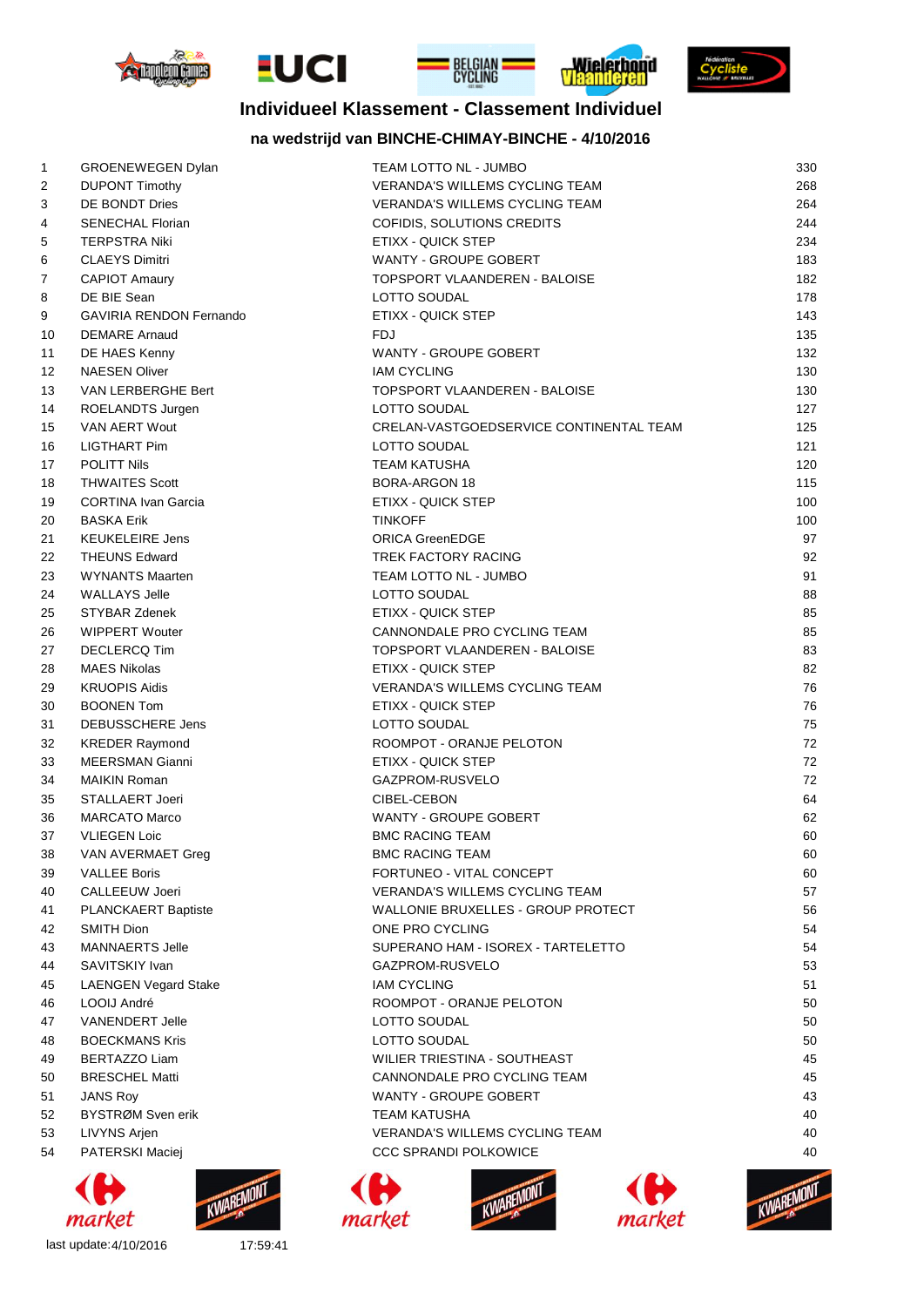| 55  | <b>LAMPAERT Yves</b>        | ETIXX - QUICK STEP                            | 39 |
|-----|-----------------------------|-----------------------------------------------|----|
| 56  | VAN ASBROECK Tom            | TEAM LOTTO NL - JUMBO                         | 36 |
| 57  | <b>MCLAY Daniel</b>         | FORTUNEO - VITAL CONCEPT                      | 36 |
| 58  | <b>BAK Lars Ytting</b>      | LOTTO SOUDAL                                  | 36 |
| 59  | <b>PETIT Adrien</b>         | <b>DIRECT ENERGIE</b>                         | 35 |
| 60  | <b>STEWART Thomas</b>       | <b>MADISON GENESIS</b>                        | 35 |
| 61  | <b>STASH Mamyr</b>          | GAZPROM-RUSVELO                               | 35 |
| 62  | <b>VERMOTE Julien</b>       | ETIXX - QUICK STEP                            | 34 |
| 63  | VANSPEYBROUCK Pieter        | TOPSPORT VLAANDEREN - BALOISE                 | 33 |
| 64  | <b>BENOOT Tiesi</b>         | LOTTO SOUDAL                                  | 32 |
| 65  | VANGENECHTEN Jonas          | <b>IAM CYCLING</b>                            | 30 |
| 66  | <b>MERLIER Tim</b>          | CRELAN-VASTGOEDSERVICE CONTINENTAL TEAM       | 30 |
| 67  | <b>RICKAERT Jonas</b>       | TOPSPORT VLAANDEREN - BALOISE                 | 29 |
| 68  | <b>KREDER Michel</b>        | ROOMPOT - ORANJE PELOTON                      | 28 |
| 69  | <b>ASSELMAN Jesper</b>      | ROOMPOT - ORANJE PELOTON                      | 26 |
| 70  | <b>WELLENS Tim</b>          | LOTTO SOUDAL                                  | 26 |
| 71  | <b>BAUHAUS Phil</b>         | <b>BORA-ARGON 18</b>                          | 25 |
| 72  | <b>VERMEULEN Emiel</b>      | TEAM 3M                                       | 25 |
| 73  | <b>HUREL Tony</b>           | <b>DIRECT ENERGIE</b>                         | 25 |
| 74  | VERMEERSCH Gianni           | <b>VERANDA'S WILLEMS CYCLING TEAM</b>         | 25 |
| 75  | <b>DEVOLDER Stijn</b>       | TREK FACTORY RACING                           | 25 |
| 76  | <b>TEUNISSEN Mike</b>       | TEAM LOTTO NL - JUMBO                         | 24 |
| 77  | <b>STEELS Stijn</b>         | TOPSPORT VLAANDEREN - BALOISE                 | 22 |
| 78  | <b>BIALOBLOCKI Marcin</b>   | ONE PRO CYCLING                               | 21 |
| 79  | VAN BILSEN Kenneth          | COFIDIS, SOLUTIONS CREDITS                    | 20 |
| 80  | <b>DANIEL Maxime</b>        | <b>AG2R LA MONDIALE</b>                       | 20 |
| 81  | <b>GROSU Eduard Michael</b> | NIPPO - VINI FANTINI                          | 20 |
| 82  | HOFSTETTER Hugo             | COFIDIS, SOLUTIONS CREDITS                    | 20 |
| 83  | <b>COLLI Daniele</b>        | NIPPO - VINI FANTINI                          | 19 |
| 84  | <b>RÄIM Mihkel</b>          | CYCLING ACADEMY TEAM                          | 18 |
| 85  | <b>DRUYTS Gerry</b>         | CRELAN-VASTGOEDSERVICE CONTINENTAL TEAM       | 18 |
| 86  | NÕMMELA Aksel               | LEOPARD PRO CYCLING                           | 18 |
| 87  | <b>DERNIES Tom</b>          | WALLONIE BRUXELLES - GROUP PROTECT            | 17 |
| 88  | <b>CLARKE William</b>       | DRAPAC PROFESSIONAL CYCLING                   | 17 |
| 89  | <b>TEDESCHI Mirko</b>       | WILIER TRIESTINA - SOUTHEAST                  | 16 |
| 90  | <b>KRIEGER Alexander</b>    | LEOPARD PRO CYCLING                           | 16 |
| 91  | <b>HALVORSEN Kristoffer</b> | <b>TEAM JOKER</b>                             | 16 |
| 92  | BIFRMANS Jenthe             | WANTY - GROUPE GOBERT                         | 14 |
| 93  | DE TIER Floris              | TOPSPORT VLAANDEREN - BALOISE                 | 14 |
| 94  | VAN HOECKE Gijs             | TOPSPORT VLAANDEREN - BALOISE                 | 14 |
| 95  | <b>STASSEN Julien</b>       | WALLONIE BRUXELLES - GROUP PROTECT            | 14 |
| 96  | <b>KERKHOF Tim</b>          | ROOMPOT - ORANJE PELOTON                      | 12 |
| 97  | <b>WASTYN Emiel</b>         | AN POST - CHAIN REACTION                      | 12 |
| 98  | <b>BAGDONAS Gediminas</b>   | <b>AG2R LA MONDIALE</b>                       | 12 |
| 99  | ROOSEN Timo                 | TEAM LOTTO NL - JUMBO                         | 12 |
| 100 | <b>ZABEL Rick</b>           | <b>BMC RACING TEAM</b>                        | 12 |
| 101 | <b>WARNIER Antoine</b>      | WALLONIE BRUXELLES - GROUP PROTECT            | 12 |
| 102 | WISNIOWSKI Lukasz           | ETIXX - QUICK STEP                            | 12 |
| 103 | <b>FORFANG Ole</b>          | <b>TEAM JOKER BYGGTORGET</b>                  | 12 |
| 104 | MCCARTHY Jay                | <b>TINKOFF</b>                                | 12 |
| 105 | <b>MCCONVEY Connor</b>      | AN POST - CHAIN REACTION                      | 12 |
| 106 | <b>MARCHAND Gianni</b>      | CIBEL-CEBON                                   | 12 |
| 107 | <b>REIHS Michael</b>        | STOLTING SERVICE GROUP                        | 12 |
| 108 | <b>PARDINI Olivier</b>      | WALLONIE BRUXELLES - GROUP PROTECT            | 10 |
| 109 | SUAREZ MARTINEZ Kevin       | SUPERANO HAM - ISOREX - TARTELETTO            | 10 |
| 110 | <b>BAUGNIES Jérôme</b>      | WANTY - GROUPE GOBERT                         | 10 |
| 111 | <b>RIESEBEEK Oscar</b>      | METEC TKH CONTINENTAL CYCLING TEAM P/B MANTEL | 10 |
| 112 | <b>MARTENS Paul</b>         | TEAM LOTTO NL - JUMBO                         | 10 |
| 113 | <b>SWEECK Laurens</b>       | <b>ERA - CIRCUS</b>                           | 10 |
| 114 | <b>VOROBYEV Anton</b>       | TEAM KATUSHA                                  | 8  |
|     |                             |                                               |    |











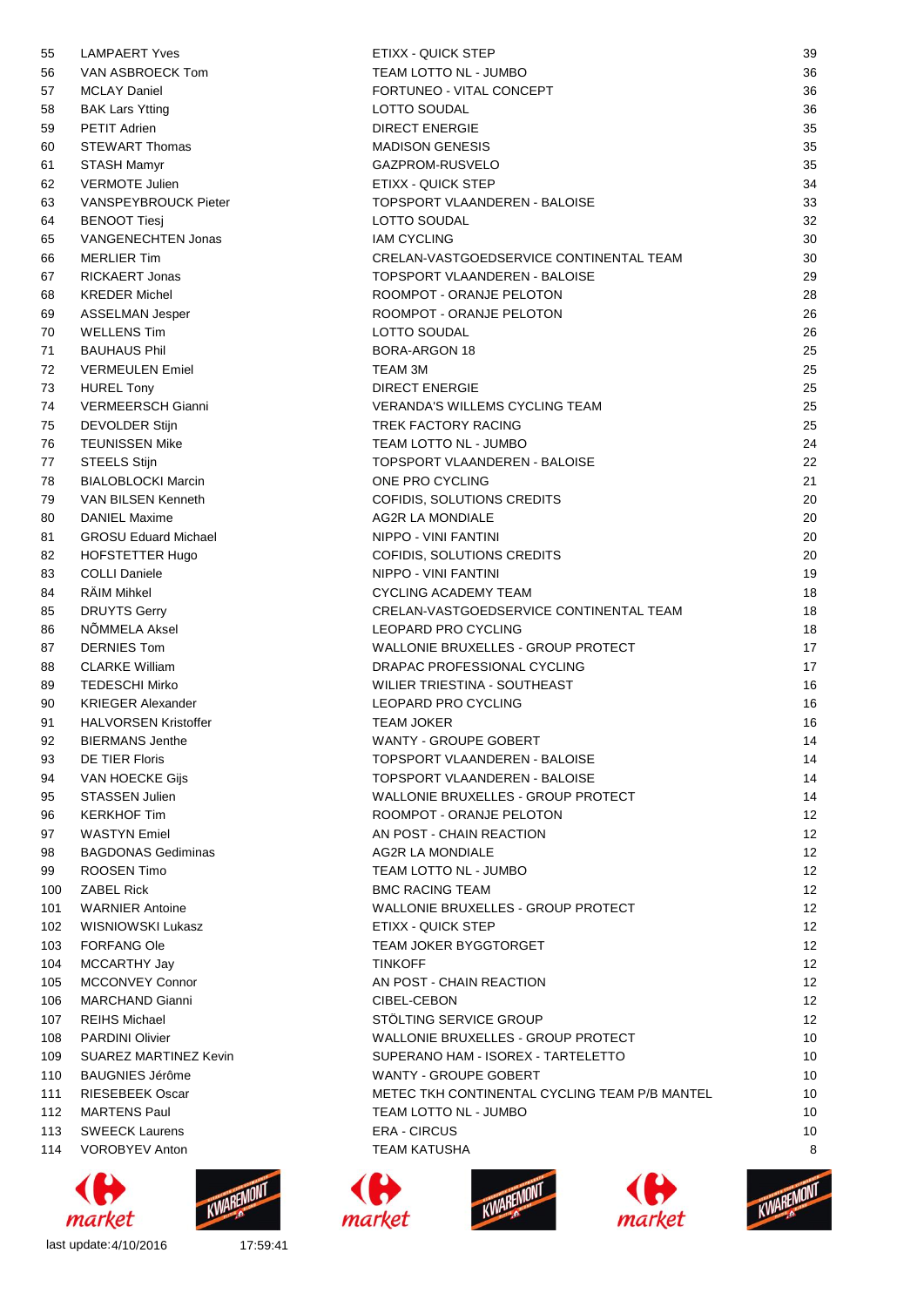| 115 | <b>DUYN Huub</b>                | ROOMPOT - ORANJE PELOTON                  | 8              |
|-----|---------------------------------|-------------------------------------------|----------------|
| 116 | OFFREDO Yoann                   | <b>FDJ</b>                                | 8              |
| 117 | <b>HELVEN Sander</b>            | <b>TOPSPORT VLAANDEREN - BALOISE</b>      | 8              |
| 118 | <b>JULES Justin</b>             | <b>VERANCLASSIC-AGO</b>                   | 8              |
| 119 | <b>VAN KEIRSBULCK Guillaume</b> | <b>ETIXX - QUICK STEP</b>                 | 8              |
| 120 | <b>VEUCHELEN Frederik</b>       | <b>WANTY - GROUPE GOBERT</b>              | 8              |
| 121 | KEISSE IIjo                     | <b>ETIXX - QUICK STEP</b>                 | 8              |
| 122 | <b>HOELGAARD Markus</b>         | <b>TEAM JOKER</b>                         | 8              |
| 123 | <b>TUREK Daniel</b>             | <b>CYCLING ACADEMY TEAM</b>               | 6              |
| 124 | <b>DELFOSSE Sébastien</b>       | <b>WALLONIE BRUXELLES - GROUP PROTECT</b> | 6              |
| 125 | <b>PEDERSEN Mads</b>            | STÖLTING SERVICE GROUP                    | 6              |
| 126 | <b>COENEN Dennis</b>            | CRELAN-VASTGOEDSERVICE CONTINENTAL TEAM   | 6              |
| 127 | <b>BOZIC Borut</b>              | COFIDIS, SOLUTIONS CREDITS                | 6              |
| 128 | <b>CASTELIJNS Twan</b>          | TEAM LOTTO NL - JUMBO                     | 6              |
| 129 | <b>VERSTRAETEN Jari</b>         | <b>VERANDA'S WILLEMS CYCLING TEAM</b>     | 4              |
| 130 | PHELAN Adam                     | DRAPAC PROFESSIONAL CYCLING               | 4              |
| 131 | <b>MATZKA Ralf</b>              | <b>BORA-ARGON 18</b>                      | 4              |
| 132 | <b>BOUHANNI Rayane</b>          | COFIDIS, SOLUTIONS CREDITS                | 4              |
| 133 | KORSAETH Truis Engen            | <b>TEAM JOKER BYGGTORGET</b>              | 4              |
| 134 | <b>KREDER Wesley</b>            | ROOMPOT - ORANJE PELOTON                  | 4              |
| 135 | SOLOMENNIKOV Andrei             | GAZPROM-RUSVELO                           | 4              |
| 136 | <b>BOEV</b> Igor                | GAZPROM-RUSVELO                           | 4              |
| 137 | <b>GARCIA CORTINA Ivan</b>      | <b>ETIXX - QUICK STEP</b>                 | 4              |
| 138 | <b>HOLST ENGER Sondre</b>       | <b>IAM CYCLING</b>                        | 4              |
| 139 | <b>MCNALLY Mark</b>             | <b>WANTY - GROUPE GOBERT</b>              | 2              |
| 140 | <b>STEVENS Timothy</b>          | CRELAN-VASTGOEDSERVICE CONTINENTAL TEAM   | $\overline{2}$ |
| 141 | <b>SKAARSETH Anders</b>         | <b>TEAM JOKER BYGGTORGET</b>              | $\overline{2}$ |
| 142 | <b>BREEN Vegard</b>             | FORTUNEO - VITAL CONCEPT                  | $\overline{2}$ |
| 143 | <b>MARTINELLI Davide</b>        | ETIXX - QUICK STEP                        | $\overline{2}$ |
| 144 | <b>MEURISSE Xandro</b>          | CRELAN-VASTGOEDSERVICE CONTINENTAL TEAM   | 2              |
| 145 | <b>PEYSKENS Dimitri</b>         | VERANCLASSIC-AGO                          | 2              |
|     |                                 |                                           |                |











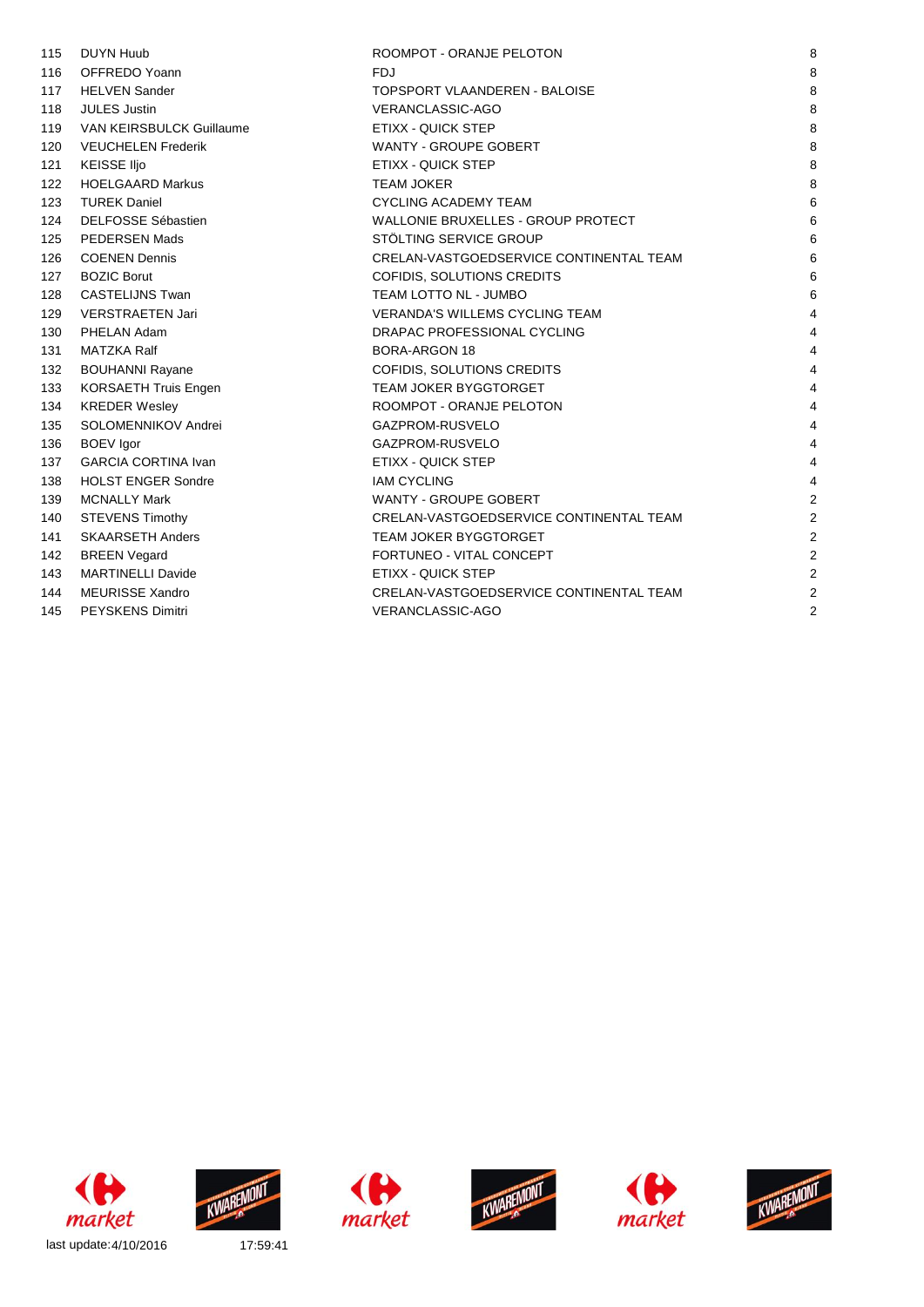







# **UITSLAG U23 - RESULTAT U23 - RESULT U23**

#### BINCHE-CHIMAY-BINCHE

| Deelnemers/Partants: 150 |     |                | 194 km                         |            | ME 1.1<br>42,721 km/u                 | 4/10/2016 -                     |
|--------------------------|-----|----------------|--------------------------------|------------|---------------------------------------|---------------------------------|
| Rang Nr                  |     | <b>UCIcode</b> | Naam / Nom                     |            | <b>Ploeg Equipe</b>                   | <b>Tijd/Achterstand - Temps</b> |
| 1                        | 174 | EST 19941022   | NÕMMELA Aksel                  | <b>LPC</b> | LEOPARD PRO CYCLING                   | 4:32:32                         |
| 2                        | 25  | BEL 19940311   | <b>BENOOT Tiesj</b>            | <b>LTS</b> | LOTTO SOUDAL                          | 4:32:38                         |
| 3                        | 123 | BEL 19950609   | <b>DUQUENNOY Jimmy</b>         | <b>WBC</b> | WALLONIE BRUXELLES - GROUP PROTECT    | 4:32:38                         |
| 4                        | 148 | BEL 19940901   | LIVYNS Arjen                   | <b>VWT</b> | <b>VERANDA'S WILLEMS CYCLING TEAM</b> | 4:32:38                         |
| 5                        | 175 | GER 19961018   | MANDRYSCH John                 | <b>LPC</b> | LEOPARD PRO CYCLING                   | 4:32:41                         |
| 6                        | 81  | FRA 19950620   | <b>BONNAMOUR Franck</b>        | <b>FVC</b> | FORTUNEO - VITAL CONCEPT              | 4:32:44                         |
| 7                        | 132 | BEL 19970606   | DE WINTER Gordon               | <b>CCA</b> | COLOR CODE - ARDEN'BEEF               | 4:32:46                         |
| 8                        | 95  | NED 19940414   | VAN EMPEL Etienne              | <b>ROP</b> | ROOMPOT - ORANJE PELOTON              | 4:32:46                         |
| 9                        | 171 | GER 19941203   | <b>BROCKHOFF Jan</b>           | <b>LPC</b> | LEOPARD PRO CYCLING                   | 4:32:46                         |
| 10                       | 163 | FRA 19940501   | <b>FLET Axel</b>               | <b>VER</b> | VERANCLASSIC-AGO                      | 4:33:04                         |
| 11                       | 18  | ESP 19951120   | <b>GARCIA CORTINA Ivan</b>     | EQS        | ETIXX - QUICK STEP                    | 4:33:11                         |
| 12                       | 134 | BEL 19951112   | PICOUX Maximilien              | <b>CCA</b> | COLOR CODE - ARDEN'BEEF               | 4:33:11                         |
| 13                       | 71  | FRA 19940224   | <b>BOUDAT THOMAS</b>           | <b>DEN</b> | <b>DIRECT ENERGIE</b>                 | 4:33:15                         |
| 14                       | 76  | FRA 19950104   | <b>SELLIER Simon</b>           | <b>DEN</b> | <b>DIRECT ENERGIE</b>                 | 4:34:10                         |
| 15                       | 12  | COL 19940819   | <b>GAVIRIA RENDON Fernando</b> | EQS        | ETIXX - QUICK STEP                    | 4:34:25                         |
| 16                       | 67  | FRA 19960525   | <b>GODON Dorian</b>            | <b>COF</b> | COFIDIS, SOLUTIONS CREDITS            | 4:36:14                         |
| 17                       | 86  | FRA 19941002   | <b>GUERIN Camille</b>          | <b>FVC</b> | FORTUNEO - VITAL CONCEPT              | 4:36:39                         |
| 18                       | 135 | BEL 19960822   | <b>LOY Antoine</b>             | <b>CCA</b> | COLOR CODE - ARDEN'BEEF               | 4:37:12                         |
| 19                       | 46  | CHN 19940303   | ZHI Hui Jiang                  | TLJ        | TEAM LOTTO NL - JUMBO                 | 4:38:05                         |
| 20                       | 133 | BEL 19970720   | <b>MORTIER Julien</b>          | <b>CCA</b> | COLOR CODE - ARDEN'BEEF               | 4:38:05                         |
| 21                       | 186 | ALB 19950323   | NIKA Iltjan                    | AZT        | D'AMICO BOTTECCHIA                    | 4:39:34                         |
| 22                       | 131 | BEL 19961230   | DE WINTER Hugo                 | <b>CCA</b> | COLOR CODE - ARDEN'BEEF               | 4:39:37                         |
| 23                       | 4   | USA 19940614   | <b>EISENHART Taylor</b>        | <b>BMC</b> | <b>BMC RACING TEAM</b>                | 4:40:01                         |
| 24                       | 151 | BEL 19961213   | <b>BUNTINX Auxence</b>         | <b>PCW</b> | T.PALM - PÔLE CONTINENTAL WALLON      | 4:40:21                         |
| 25                       | 156 | BEL 19961107   | <b>PETIT Tomas</b>             | <b>PCW</b> | T.PALM - PÔLE CONTINENTAL WALLON      | 4:42:48                         |













*Pagina 1 van 1*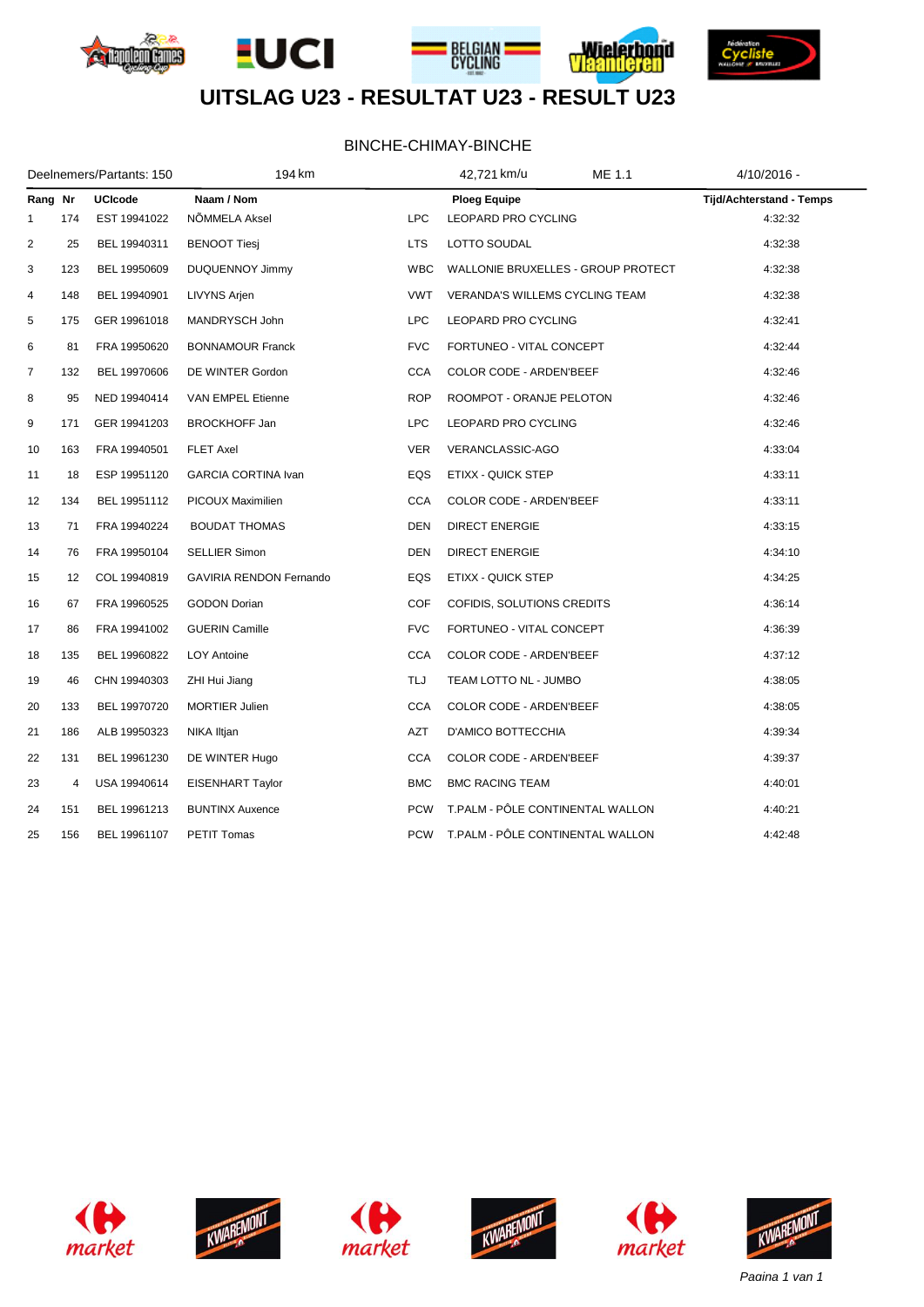





honid



# **Indiv. Punten U23 / Points Indiv. U23**

#### 4/10/2016 BINCHE-CHIMAY-BINCHE

| <b>Plaats</b>  | Renner                   | <b>Punten</b> |
|----------------|--------------------------|---------------|
| 1              | NÕMMELA Aksel            | 100           |
| 2              | <b>BENOOT Tiesi</b>      | 85            |
| 3              | <b>DUQUENNOY Jimmy</b>   | 72            |
| $\overline{4}$ | LIVYNS Arjen             | 60            |
| 5              | MANDRYSCH John           | 50            |
| 6              | <b>BONNAMOUR Franck</b>  | 45            |
| $\overline{7}$ | DE WINTER Gordon         | 40            |
| 8              | <b>VAN EMPEL Etienne</b> | 35            |
| 9              | <b>BROCKHOFF Jan</b>     | 30            |













Pagina 1 van 1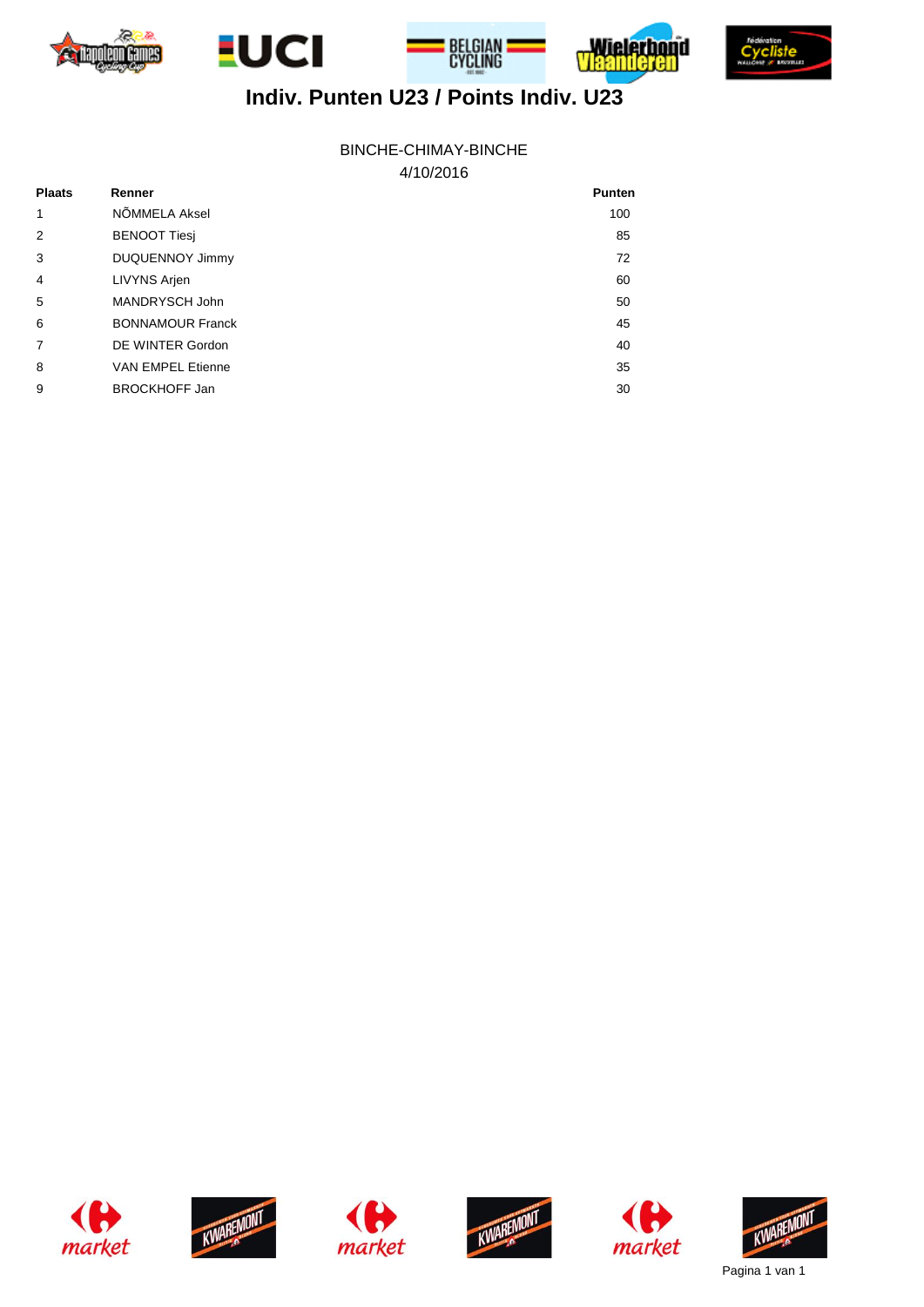









KWAREMONT

market

# **Individueel Jongerenklassement - Classement Individuel Meilleur Jeune**

#### **na wedstrijd van BINCHE-CHIMAY-BINCHE - 4/10/2016**

| 1  | <b>GAVIRIA RENDON Fernando</b> | ETIXX - QUICK STEP                      | 378 |
|----|--------------------------------|-----------------------------------------|-----|
| 2  | <b>POLITT Nils</b>             | TEAM KATUSHA                            | 225 |
| 3  | <b>DUQUENNOY Jimmy</b>         | WALLONIE BRUXELLES - GROUP PROTECT      | 194 |
| 4  | <b>BENOOT Tiesj</b>            | LOTTO SOUDAL                            | 185 |
| 5  | VAN AERT Wout                  | CRELAN-VASTGOEDSERVICE CONTINENTAL TEAM | 175 |
| 6  | NÕMMELA Aksel                  | LEOPARD PRO CYCLING                     | 172 |
| 7  | LIVYNS Arjen                   | <b>VERANDA'S WILLEMS CYCLING TEAM</b>   | 160 |
| 8  | <b>BONNAMOUR Franck</b>        | FORTUNEO - VITAL CONCEPT                | 135 |
| 9  | <b>BOUHANNI Rayane</b>         | COFIDIS, SOLUTIONS CREDITS              | 124 |
| 10 | <b>GEUENS Alexander</b>        | CRELAN-VASTGOEDSERVICE CONTINENTAL TEAM | 122 |
| 11 | <b>CORTINA Ivan Garcia</b>     | ETIXX - QUICK STEP                      | 100 |
| 12 | <b>BASKA Erik</b>              | <b>TINKOFF</b>                          | 100 |
| 13 | HOFSTETTER Hugo                | COFIDIS, SOLUTIONS CREDITS              | 85  |
| 14 | <b>MCCORMICK Hayden</b>        | ONE PRO CYCLING                         | 85  |
| 15 | <b>SKAARSETH Anders</b>        | TEAM JOKER BYGGTORGET                   | 85  |
| 16 | LOOIJ André                    | ROOMPOT - ORANJE PELOTON                | 85  |
| 17 | <b>VAN EMPEL Etienne</b>       | ROOMPOT - ORANJE PELOTON                | 80  |
| 18 | <b>BAUHAUS Phil</b>            | <b>BORA-ARGON 18</b>                    | 72  |
| 19 | <b>FLET Axel</b>               | VERANCLASSIC-AGO                        | 72  |
| 20 | <b>REUTTER Sven</b>            | STOLTING SERVICE GROUP                  | 72  |
| 21 | <b>BIERMANS Jenthe</b>         | WANTY - GROUPE GOBERT                   | 72  |
| 22 | <b>FORFANG Ole</b>             | <b>TEAM JOKER BYGGTORGET</b>            | 72  |
| 23 | <b>KUSTADINCHEV Roman</b>      | GAZPROM-RUSVELO                         | 60  |
| 24 | VAN GESTEL Dries               | TOPSPORT VLAANDEREN - BALOISE           | 60  |
| 25 | <b>HALVORSEN Kristoffer</b>    | <b>TEAM JOKER</b>                       | 60  |
| 26 | <b>HAVIK Piotr</b>             | <b>TEAM 3M</b>                          | 60  |
| 27 | PEDERSEN Mads                  | STOLTING SERVICE GROUP                  | 50  |
| 28 | MANDRYSCH John                 | LEOPARD PRO CYCLING                     | 50  |
| 29 | GOOSSENS Kobe                  | TELENET FIDEA CYCLING TEAM              | 50  |
| 30 | <b>JANSEN Amund Grondahl</b>   | TEAM JOKER                              | 45  |
| 31 | VANDERAERDEN Massimo           | <b>VERANCLASSIC-AGO</b>                 | 45  |
| 32 | <b>SHAW James Callum</b>       | LOTTO SOUDAL                            | 40  |
| 33 | <b>MONTGOMERY David</b>        | AN POST - CHAIN REACTION                | 40  |
| 34 | DE WINTER Gordon               | <b>COLOR CODE - ARDEN'BEEF</b>          | 40  |
| 35 | <b>TENBROCK Jonas</b>          | STOLTING SERVICE GROUP                  | 40  |
| 36 | <b>VERMEULEN Alexey</b>        | TEAM LOTTO NL - JUMBO                   | 35  |
| 37 | <b>STOSZ Patryk</b>            | <b>CCC SPRANDI POLKOWICE</b>            | 35  |
| 38 | <b>BROCKHOFF Jan</b>           | LEOPARD PRO CYCLING                     | 30  |
| 39 | <b>SKAARSETH Anders</b>        | TEAM JOKER                              | 30  |
| 40 | STANNUS Jordan                 | AN POST - CHAIN REACTION                | 25  |
| 41 | GOOLAERTS Michael              | LOTTO SOUDAL                            | 25  |

KWAREMONT





last update:4/10/2016 18:01:38

market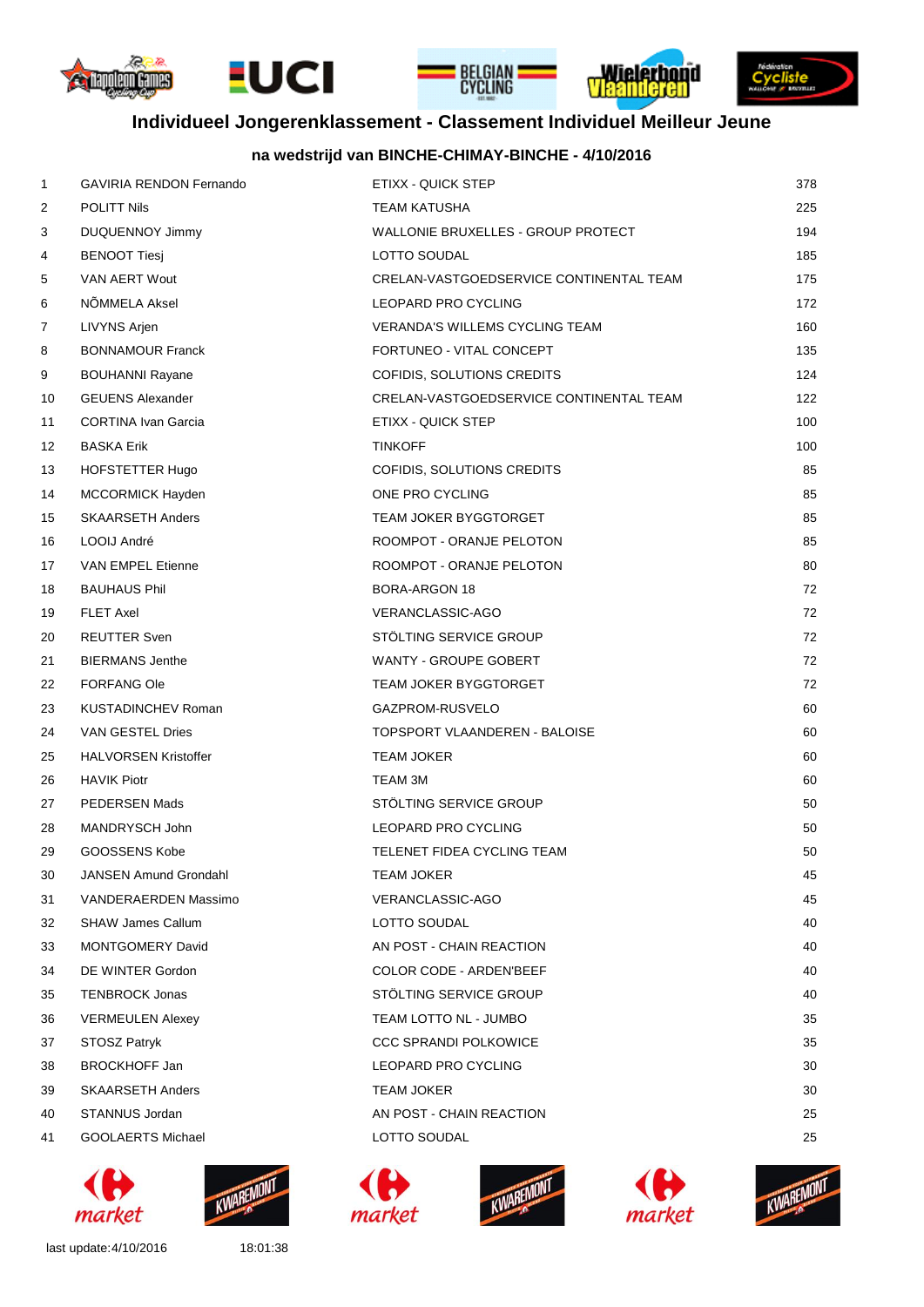







# **PLOEGKLASSEMENT - CLASSEMENT INTEREQUIPES**

| Rang           | Ploeg / Equipe                        |                | <b>Punten/Points</b> | 1e renner - 1re coureur |
|----------------|---------------------------------------|----------------|----------------------|-------------------------|
| 1              | <b>LOTTO SOUDAL</b>                   | 3              | 30                   | 3                       |
| 2              | <b>IAM CYCLING</b>                    | 3              | 43                   | 9                       |
| 3              | <b>LEOPARD PRO CYCLING</b>            | 3              | 50                   | 12                      |
| 4              | <b>BMC RACING TEAM</b>                | 3              | 55                   | 4                       |
| 5              | COFIDIS, SOLUTIONS CREDITS            | 3              | 55                   | 14                      |
| 6              | <b>VERANDA'S WILLEMS CYCLING TEAM</b> | 3              | 57                   | 6                       |
| $\overline{7}$ | WALLONIE BRUXELLES - GROUP PROTECT    | 3              | 60                   | 11                      |
| 8              | ROOMPOT - ORANJE PELOTON              | 3              | 88                   | 16                      |
| 9              | TEAM LOTTO NL - JUMBO                 | 3              | 91                   | 17                      |
| 10             | <b>TOPSPORT VLAANDEREN - BALOISE</b>  | 3              | 94                   | 5                       |
| 11             | ETIXX - QUICK STEP                    | 2              | 21                   | $\overline{2}$          |
| 12             | <b>FDJ</b>                            | $\overline{2}$ | 42                   |                         |
| 13             | <b>WANTY - GROUPE GOBERT</b>          | 2              | 57                   | 26                      |
| 14             | FORTUNEO - VITAL CONCEPT              | 2              | 81                   | 33                      |
| 15             | <b>DIRECT ENERGIE</b>                 |                | 8                    | 8                       |
| 16             | <b>COLOR CODE - ARDEN'BEEF</b>        |                | 37                   | 37                      |
| 17             | VERANCLASSIC-AGO                      |                | 45                   | 45                      |











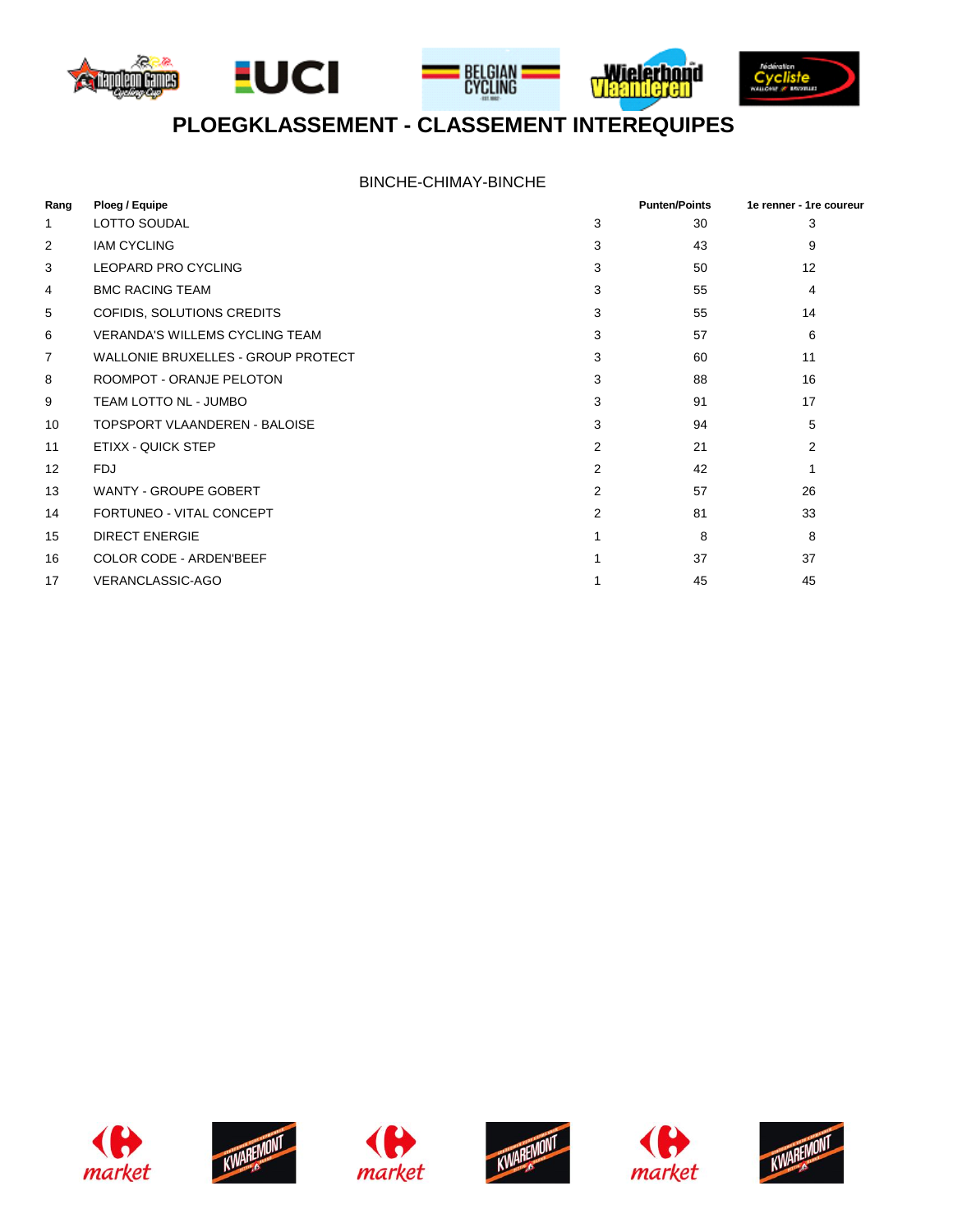









# Punten ploegen / Points Equipes

# BINCHE-CHIMAY-BINCHE

4/10/2016

# Interclub

| #              | Club                                  | Punten            |
|----------------|---------------------------------------|-------------------|
| 1              | <b>LOTTO SOUDAL</b>                   | $12 \overline{ }$ |
| $\mathfrak{p}$ | <b>IAM CYCLING</b>                    | 9                 |
| 3              | LEOPARD PRO CYCLING                   | 8                 |
| 4              | <b>BMC RACING TEAM</b>                | $\overline{7}$    |
| 5              | COFIDIS, SOLUTIONS CREDITS            | 6                 |
| 6              | <b>VERANDA'S WILLEMS CYCLING TEAM</b> | 5                 |
| 7              | WALLONIE BRUXELLES - GROUP PROTECT    | 4                 |
| 8              | ROOMPOT - ORANJE PELOTON              | 3                 |
| 9              | TEAM LOTTO NL - JUMBO                 | $\mathfrak{p}$    |
| 10             | TOPSPORT VLAANDEREN - BALOISE         | 1                 |
|                | <b>Bonuspunten</b>                    |                   |
| #              | Club                                  | Punten            |
|                | <b>FDJ</b>                            | 2                 |











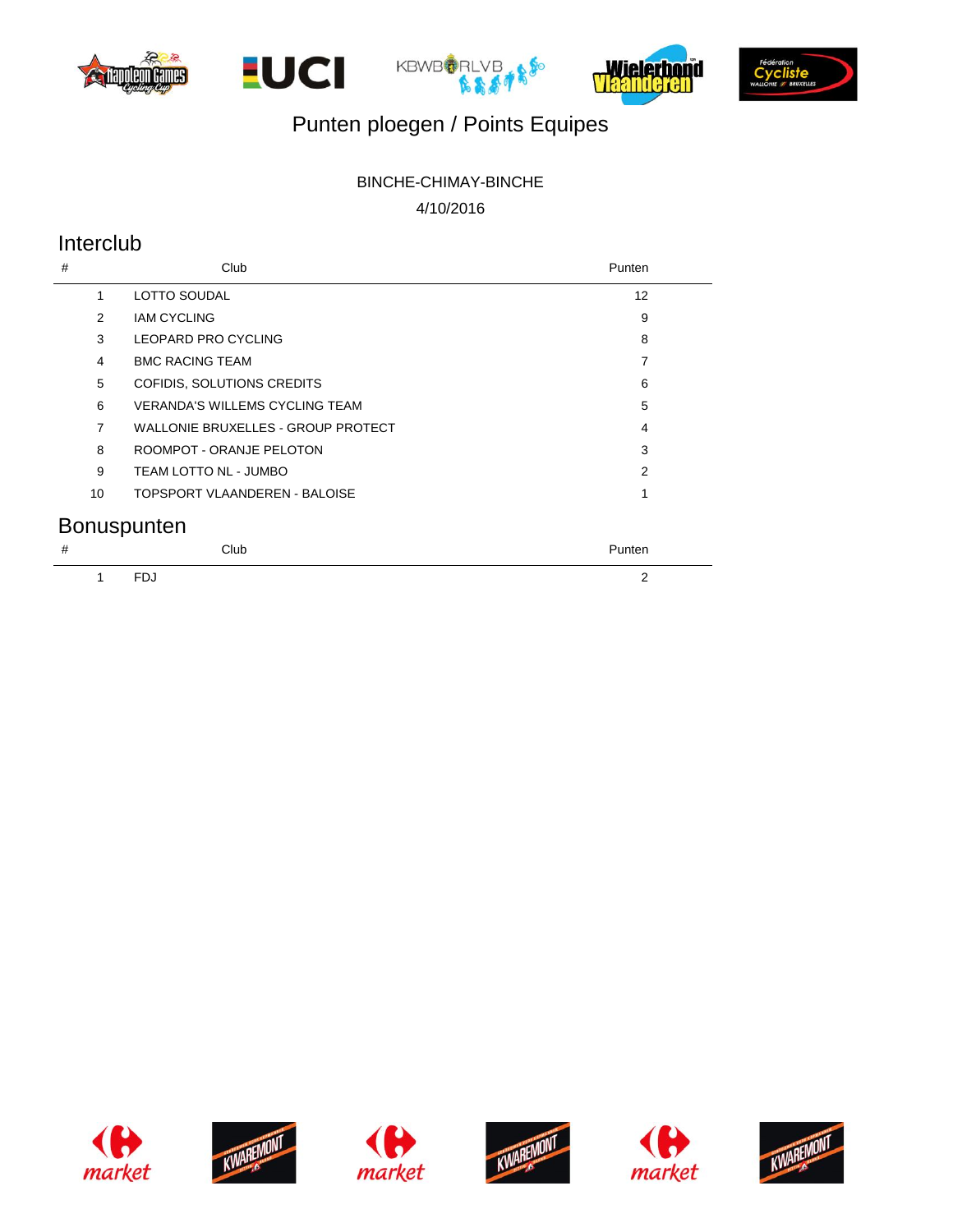









# **Algemeen Clubklassement / Classement Interequipes**

### **na wedstrijd van BINCHE-CHIMAY-BINCHE - 4/10/2016**

|                   | Ploeg - Equipe                          | Punten            | Dichtste plaats club |                |                | Dichtste plaats renner |                   |                |
|-------------------|-----------------------------------------|-------------------|----------------------|----------------|----------------|------------------------|-------------------|----------------|
| 1                 | LOTTO SOUDAL                            | 57                | 1                    | $\mathbf{1}$   | 1              | 2                      | 3                 | 4              |
| 2                 | TEAM LOTTO NL - JUMBO                   | 51                | $\mathbf 1$          | $\mathbf{1}$   | 1              | $\mathbf{1}$           | $\mathbf{1}$      | 2              |
| 3                 | ETIXX - QUICK STEP                      | 46                | 2                    | $\overline{2}$ | 3              | $\mathbf{1}$           | $\mathbf{1}$      | $\overline{2}$ |
| 4                 | WANTY - GROUPE GOBERT                   | 40                | $\mathbf{1}$         | 4              | 4              | 1                      | $\overline{4}$    | 4              |
| 5                 | <b>VERANDA'S WILLEMS CYCLING TEAM</b>   | 33                | $\overline{2}$       | 4              | 6              | $\mathbf{1}$           | $\mathbf{1}$      | 3              |
| 6                 | TOPSPORT VLAANDEREN - BALOISE           | 26                | 2                    | $\overline{2}$ | 8              | 4                      | $\overline{4}$    | 5              |
| 7                 | CRELAN-VASTGOEDSERVICE CONTINENTAL TEAM | 26                | 3                    | 4              | 6              | $\overline{2}$         | 9                 | 12             |
| 8                 | COFIDIS, SOLUTIONS CREDITS              | 24                | 5                    | 5              | 5              | 3                      | 3                 | 5              |
| 9                 | ROOMPOT - ORANJE PELOTON                | 23                | 3                    | 5              | 5              | 3                      | 5                 | 11             |
| 10                | WALLONIE BRUXELLES - GROUP PROTECT      | 21                | 3                    | 6              | $\overline{7}$ | 11                     | 11                | 13             |
| 11                | LEOPARD PRO CYCLING                     | 17                | 3                    | 6              | $\overline{7}$ | 12                     | 13                | 25             |
| $12 \overline{ }$ | <b>TEAM KATUSHA</b>                     | 15                | 3                    | $\overline{4}$ |                | 5                      | 6                 | $\overline{7}$ |
| 13                | <b>IAM CYCLING</b>                      | 14                | 2                    | 6              |                | $\overline{2}$         | 9                 | 10             |
| 14                | GAZPROM-RUSVELO                         | 13                | $\overline{2}$       | $\overline{7}$ |                | 3                      | 6                 | 8              |
| 15                | <b>BELGIUM NATIONAL TEAM</b>            | 12                | $\mathbf{1}$         |                |                | $\overline{2}$         | 3                 | 22             |
| 16                | <b>TEAM JOKER</b>                       | $12 \overline{ }$ | 1                    |                |                | 13                     | 21                | 28             |
| 17                | AN POST - CHAIN REACTION                | 11                | 3                    | 8              |                | 15                     | 22                | 26             |
| 18                | <b>FDJ</b>                              | 9                 | 4                    |                |                | $\mathbf{1}$           | 8                 | 17             |
| 19                | <b>TEAM JOKER BYGGTORGET</b>            | 8                 | 3                    |                |                | 20                     | 23                | 29             |
| 20                | <b>BORA-ARGON 18</b>                    | 8                 | 5                    | 9              |                | $\overline{2}$         | 10                | 14             |
| 21                | ONE PRO CYCLING                         | 8                 | $\overline{7}$       | 9              | 9              | 5                      | 19                | 23             |
| 22                | <b>BMC RACING TEAM</b>                  | 7                 | 4                    |                |                | 4                      | 4                 | 15             |
| 23                | CIBEL-CEBON                             | $\overline{7}$    | 5                    | 10             |                | 9                      | 9                 | 19             |
| 24                | VERANCLASSIC-AGO                        | $\overline{7}$    | 6                    | 9              |                | 17                     | 20                | 21             |
| 25                | TEAM COOP - OSTER HUS                   | 6                 | 5                    |                |                | 23                     | 31                | 41             |
| 26                | FORTUNEO - VITAL CONCEPT                | 5                 | 6                    |                |                | 4                      | $12 \overline{ }$ | 12             |
| 27                | <b>AG2R LA MONDIALE</b>                 | 5                 | 6                    |                |                | 11                     | 15                | 26             |
| 28                | <b>CCC SPRANDI POLKOWICE</b>            | 4                 | $\overline{7}$       |                |                | $\overline{7}$         | 27                | 38             |
| 29                | SUPERANO HAM - ISOREX - TARTELETTO      | 4                 | 8                    | 10             |                | 9                      | 12                | 16             |
| 30                | WILIER TRIESTINA - SOUTHEAST            | 3                 | 8                    |                |                | 6                      | 13                | 27             |
| 31                | CANNONDALE PRO CYCLING TEAM             | $\overline{2}$    | 9                    |                |                | $\overline{2}$         | 6                 | 63             |
| 32                | <b>MADISON GENESIS</b>                  | 2                 | 9                    |                |                | 8                      | 40                | 41             |
| 33                | <b>TINKOFF</b>                          | 2                 |                      |                |                | 1                      | 46                | 52             |
| 34                | <b>CYCLING ACADEMY TEAM</b>             | $\mathbf{1}$      | 10                   |                |                | 12                     | 18                | 35             |











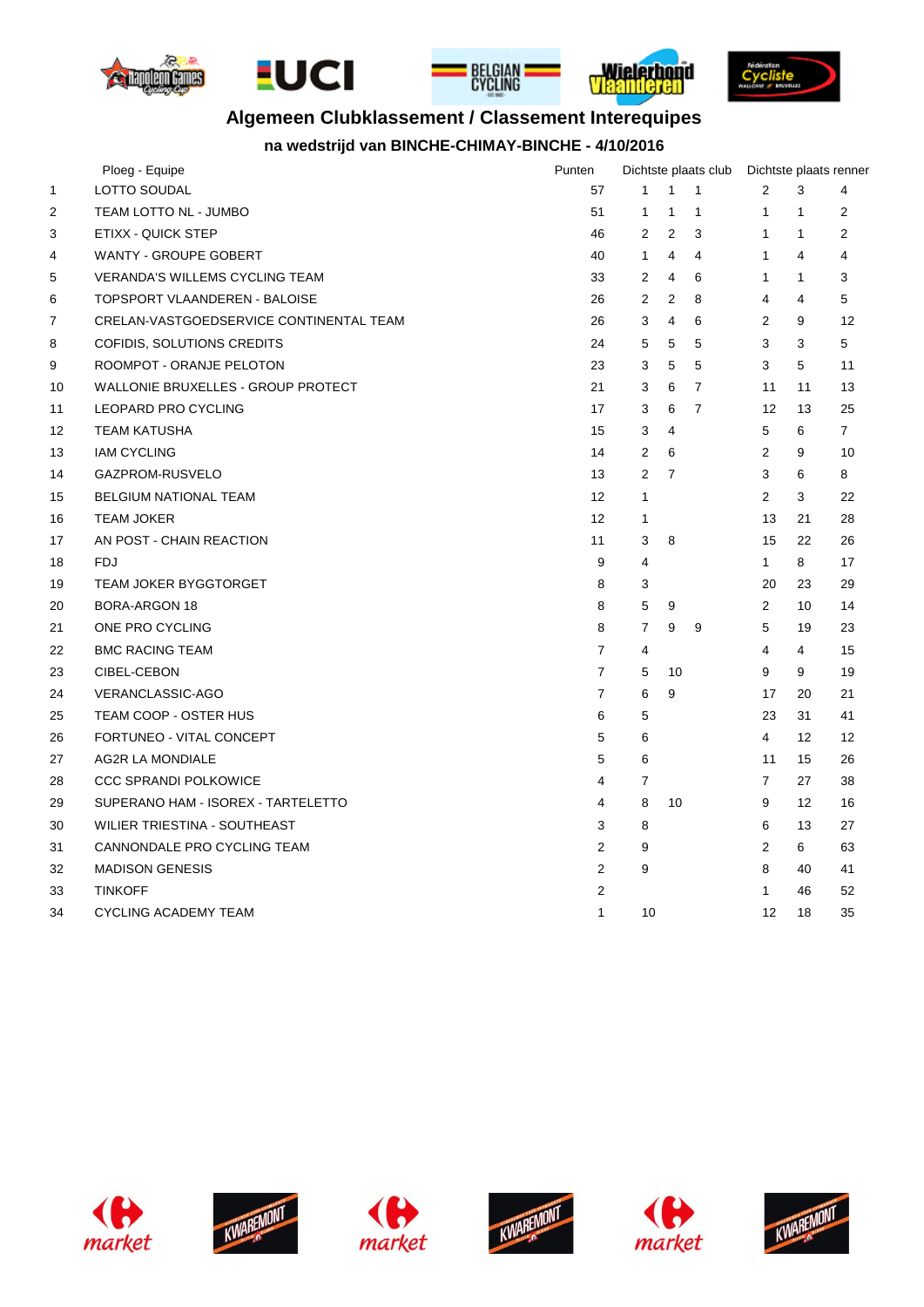









# **BINCHE-CHIMAY-BINCHE KNELPUNTEN - POINTS CHAUDS**

|                | Rang Nr | <b>UCIcode</b> | Naam - Nom<br>Ploeg - Equipe         |                                       | <b>Punten/Points</b> |  |  |  |  |
|----------------|---------|----------------|--------------------------------------|---------------------------------------|----------------------|--|--|--|--|
| Rush 1         |         |                |                                      |                                       |                      |  |  |  |  |
| 1              | 57      |                | NOR 19890207 LAENGEN Vegard Stake    | <b>IAM CYCLING</b>                    | 17                   |  |  |  |  |
| 2              | 21      |                | DEN 19800116 BAK Lars Ytting         | LOTTO SOUDAL                          | 12                   |  |  |  |  |
| 3              | 143     |                | BEL 19910704 DE BONDT Dries          | <b>VERANDA'S WILLEMS CYCLING TEAM</b> | 8                    |  |  |  |  |
| 4              | 18      |                | ESP 19951120 GARCIA CORTINA Ivan     | ETIXX - QUICK STEP                    | 4                    |  |  |  |  |
|                | Rush 2  |                |                                      |                                       |                      |  |  |  |  |
| 1              |         |                | 57 NOR 19890207 LAENGEN Vegard Stake | <b>IAM CYCLING</b>                    | 17                   |  |  |  |  |
| $\overline{2}$ | 21      |                | DEN 19800116 BAK Lars Ytting         | LOTTO SOUDAL                          | 12                   |  |  |  |  |
| 3              | 143     |                | BEL 19910704 DE BONDT Dries          | <b>VERANDA'S WILLEMS CYCLING TEAM</b> | 8                    |  |  |  |  |
| 4              | 141     |                | BEL 19871101 DUPONT Timothy          | <b>VERANDA'S WILLEMS CYCLING TEAM</b> | 4                    |  |  |  |  |
| Rush 3         |         |                |                                      |                                       |                      |  |  |  |  |
| 1              | 57      |                | NOR 19890207 LAENGEN Vegard Stake    | <b>IAM CYCLING</b>                    | 17                   |  |  |  |  |
| $\overline{2}$ | 21      |                | DEN 19800116 BAK Lars Ytting         | LOTTO SOUDAL                          | 12                   |  |  |  |  |
| 3              | 48      |                | BEL 19820513 WYNANTS Maarten         | TEAM LOTTO NL - JUMBO                 | 8                    |  |  |  |  |
| 4              | 55      |                | NOR 19931217 HOLST ENGER Sondre      | <b>IAM CYCLING</b>                    | 4                    |  |  |  |  |













www.uitslagen.kbwb-rlvb.com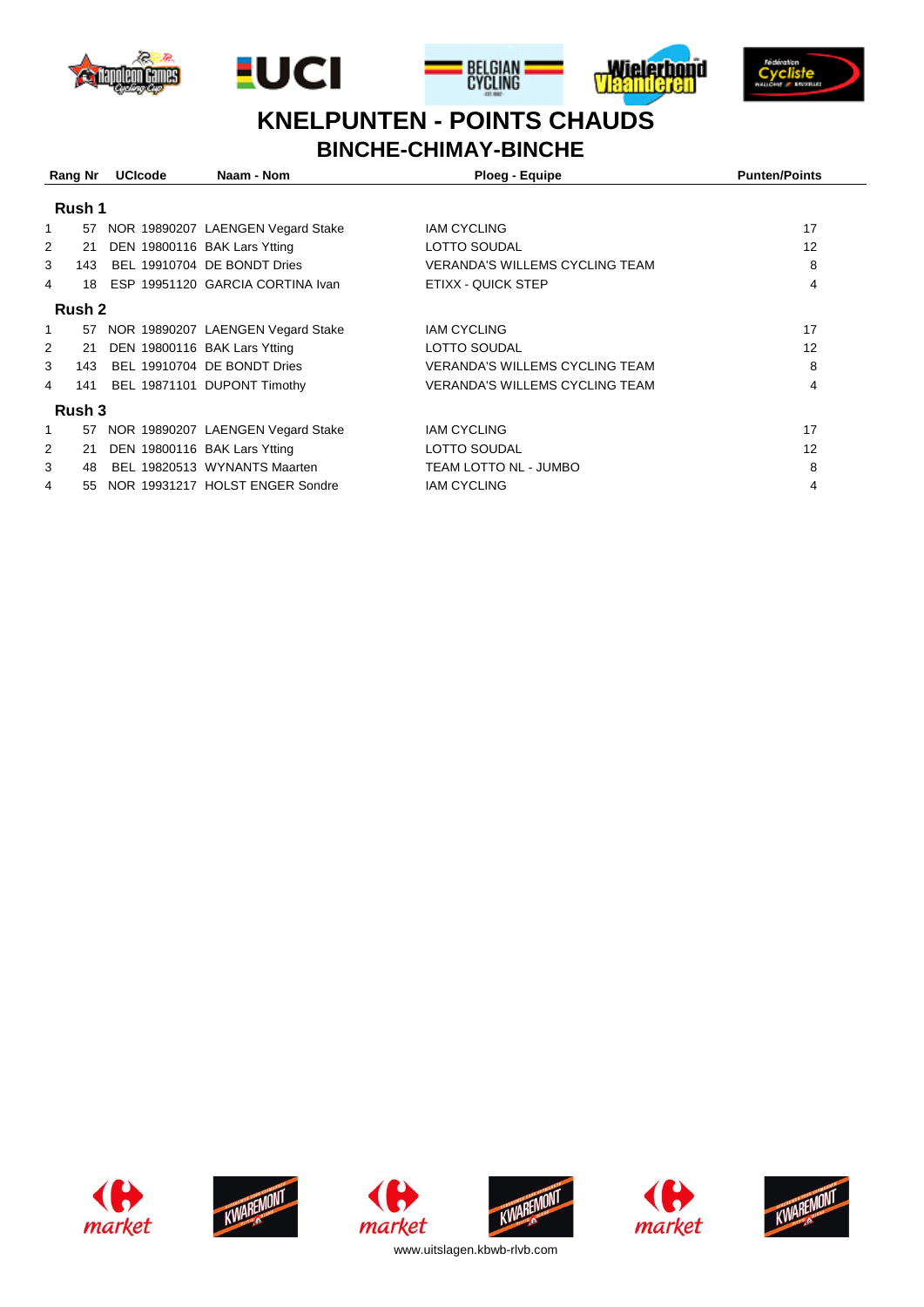









# **BINCHE-CHIMAY-BINCHE UITSLAG KNELPUNTEN - RESULTATS POINTS CHAUD**

**4/10/2016 -** 

| Rang Nr        | <b>UCIcode</b> | Naam/Nom                             | Club                                  | <b>Punten/Points</b> |
|----------------|----------------|--------------------------------------|---------------------------------------|----------------------|
| $\mathbf{1}$   |                | 57 NOR 19890207 LAENGEN Vegard Stake | <b>IAM CYCLING</b>                    | 51                   |
| 2              |                | 21 DEN 19800116 BAK Lars Ytting      | <b>LOTTO SOUDAL</b>                   | 36                   |
| 3              |                | 143 BEL 19910704 DE BONDT Dries      | <b>VERANDA'S WILLEMS CYCLING TEAM</b> | 16                   |
| $\overline{4}$ |                | 48 BEL 19820513 WYNANTS Maarten      | TEAM LOTTO NL - JUMBO                 | 8                    |
| $5^{\circ}$    |                | 55 NOR 19931217 HOLST ENGER Sondre   | <b>IAM CYCLING</b>                    | 4                    |
| 6              |                | 141 BEL 19871101 DUPONT Timothy      | <b>VERANDA'S WILLEMS CYCLING TEAM</b> | 4                    |
|                |                | 18 ESP 19951120 GARCIA CORTINA Ivan  | ETIXX - QUICK STEP                    | 4                    |
|                |                |                                      |                                       |                      |









market